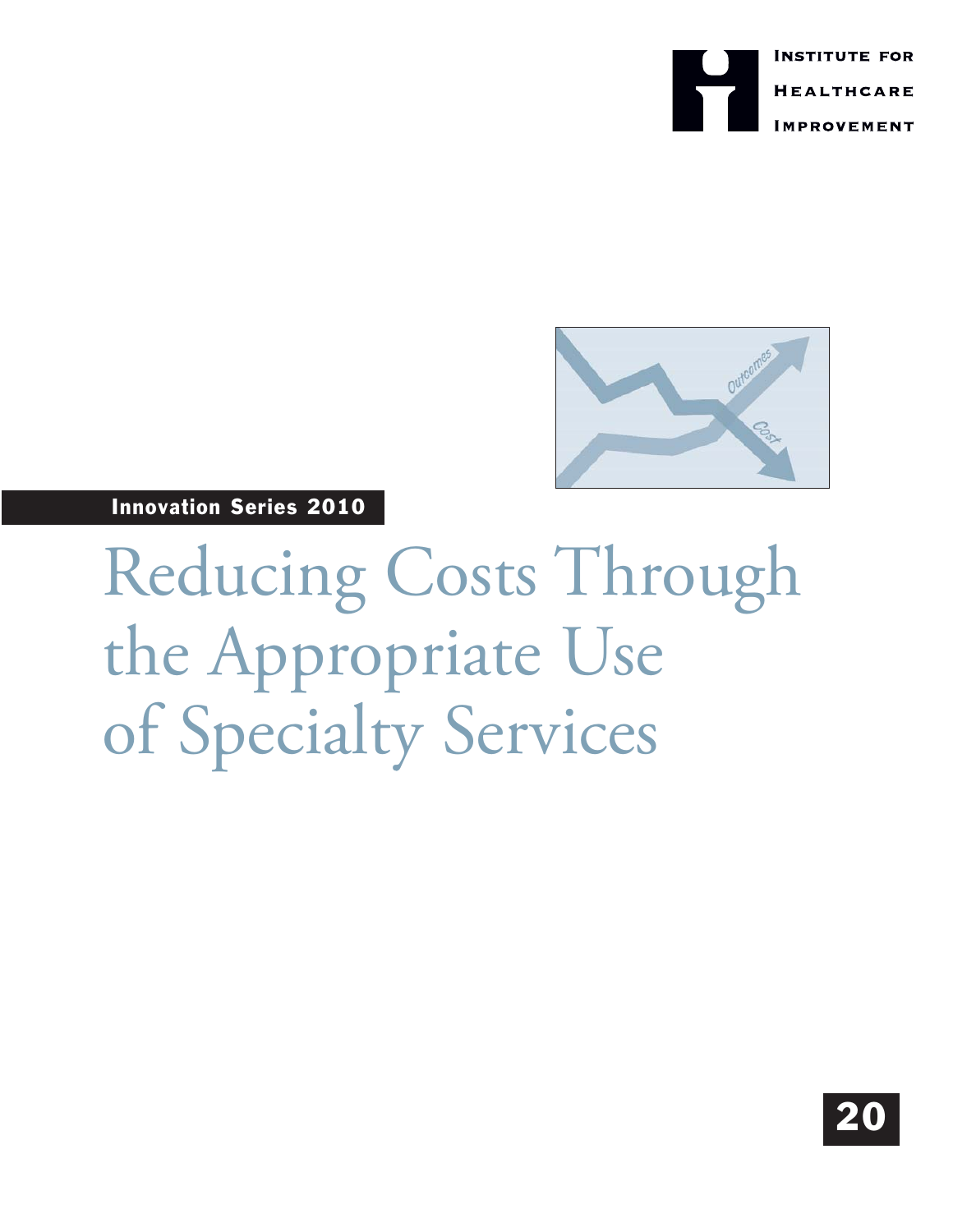The Institute for Healthcare Improvement (IHI) is a not-for-profit organization leading the improvement of health care throughout the world. IHI helps accelerate change by cultivating promising concepts for improving patient care and turning those ideas into action. Thousands of health care providers participate in IHI's groundbreaking work.

We have developed IHI's Innovation Series white papers as one means for advancing our mission. The ideas and findings in these white papers represent innovative work by IHI and organizations with whom we collaborate. Our white papers are designed to share the problems IHI is working to address, the ideas we are developing and testing to help organizations make breakthrough improvements, and early results where they exist.

# Copyright © 2010 Institute for Healthcare Improvement

All rights reserved. Individuals may photocopy these materials for educational, not-for-profit uses, provided that the contents are not altered in any way and that proper attribution is given to IHI as the source of the content. These materials may not be reproduced for commercial, for-profit use in any form or by any means, or republished under any circumstances, without the written permission of the Institute for Healthcare Improvement.

## How to cite this paper:

Baker N, Whittington JW, Resar RK, Griffin FA, Nolan KM. *Reducing Costs Through the Appropriate Use of Specialty Services.* IHI Innovation Series white paper. Cambridge, Massachusetts: Institute for Healthcare Improvement; 2010. (Available on www.IHI.org)

# Acknowledgements:

The Institute for Healthcare Improvement is grateful to the many organizations and individuals that have contributed to this work, including the early pioneer organizations that tested the ideas and graciously shared their experiences so that others could learn from their journey. We especially want to acknowledge the following individuals for their contributions and critical review of the white paper: Thomas J. Marr, MD, Medical Director for Clinical Relations, HealthPartners Health Plan; Bernard Rosof, MD, MACP, President and CEO, QHC Advisory Group, LLC; and Lawrence Shapiro, MD, Managed Care Medical Director, Palo Alto Medical Foundation. The authors thank Don Goldmann, MD, Frank Davidoff, MD, Jane Roessner, PhD, and Val Weber of IHI for their critical review and editorial assistance with this paper.

# For print requests, please contact:

Institute for Healthcare Improvement, 20 University Road, 7th Floor, Cambridge, MA 02138 Telephone (617) 301-4800, or visit our website at www.IHI.org.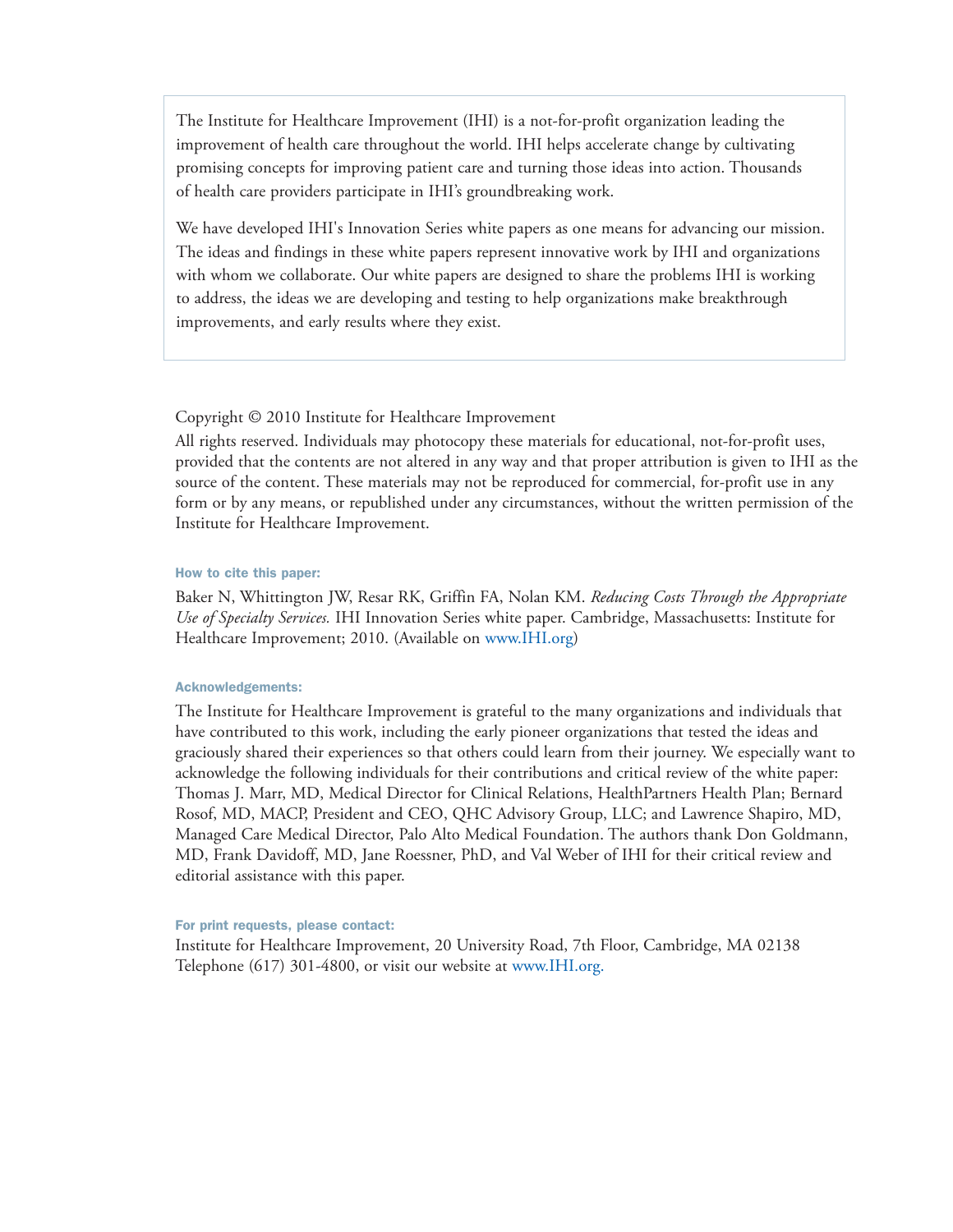



# Innovation Series 2010

# Reducing Costs Through the Appropriate Use of Specialty Services

Authors:

Neil Baker, MD, *IHI Faculty and Improvement Advisor, and Improvement Consultant, Neil Baker Consulting* John W. Whittington, MD, *IHI Faculty* Roger K. Resar, MD, *IHI Senior Fellow* Frances A. Griffin, RRT, MPA, *Director, IHI* Kevin M. Nolan, MA, *Statistician and Consultant, Associates in Process Improvement, and IHI Senior Fellow*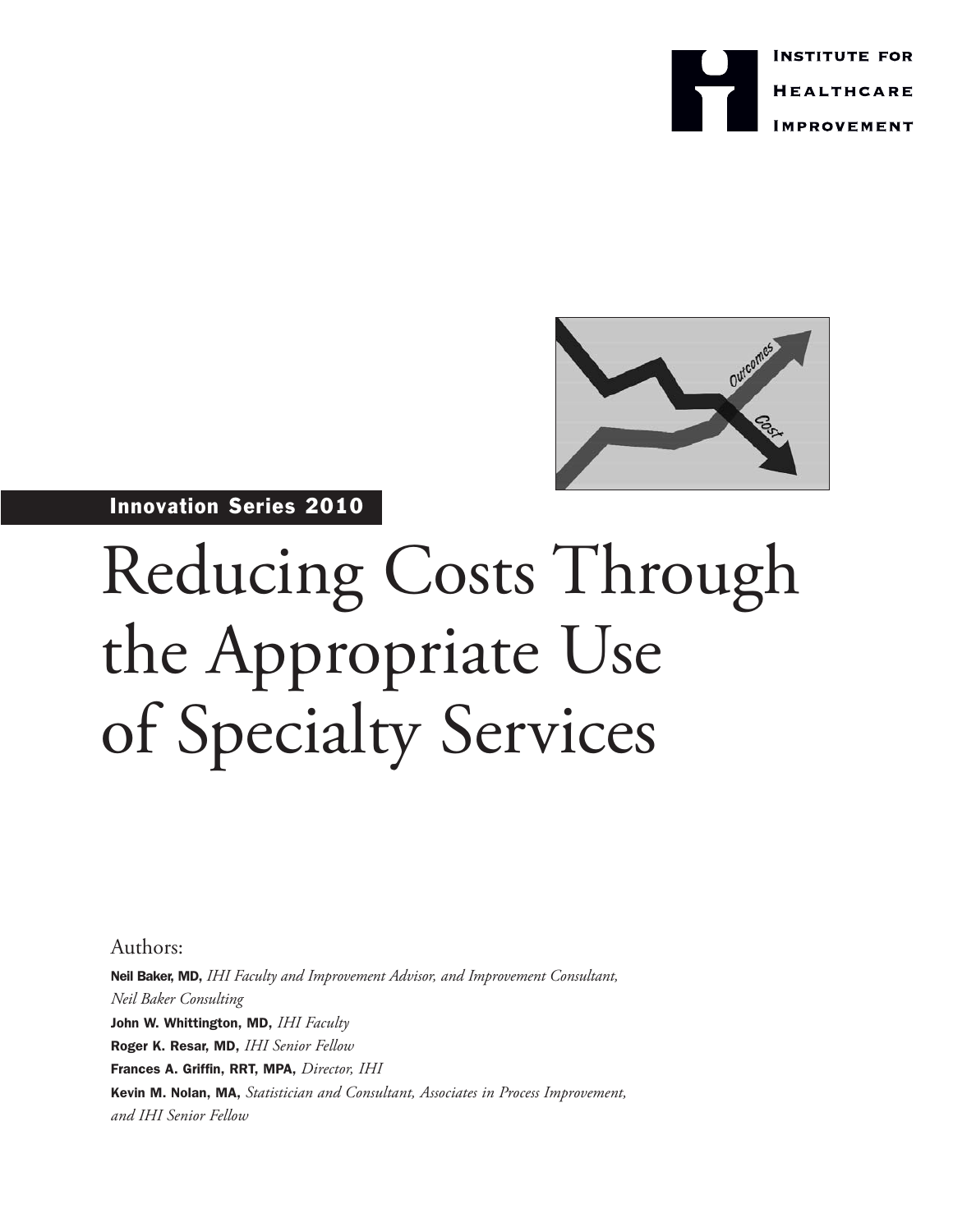# Executive Summary

For more than 20 years, evolving research has demonstrated overuse, misuse, and underuse of clinical services in American health care.<sup>12</sup> It has been estimated that by correcting these deviations from optimal care as much as 30 percent of health care costs, or approximately \$700 billion, could be eliminated without reducing quality.<sup>2</sup> The latter stipulation is crucial: done appropriately, cutting such costs would not be arbitrary but guided by clinical knowledge into areas where reductions in costs would maintain or improve quality. Fewer patients would be exposed unnecessarily to risk of harms. In this sense, costs become an indicator for potential areas of clinical "mismatch" of services, or "overuse."<sup>3</sup>

Eliminating this overuse offers a huge potential opportunity to help in the pursuit of universal coverage without rationing health care.<sup>4</sup> Methods for such reductions already exist in the US health care system, since certain regions of the country have demonstrably lower costs with the same or even higher quality than high-cost regions.<sup>1,2</sup> However, despite knowledge of variation in practice since at least 1938, progress in addressing it has been slow and costs continue to escalate.<sup>5</sup>

This white paper describes efforts by the Institute for Healthcare Improvement (IHI) to find ways to reduce overuse, with a focus on specialty services, a significant source of expense in the US health care system. Examples of success in identifying and reducing overuse without apparent negative impact on quality, and without using techniques experienced as coercive by physicians, are explored. Given the plethora of specialties and procedures, the object of IHI's work in this area has been to identify approaches that could be applied across many specialties, procedures, and types of organizations.

Several major themes emerged from these explorations:

- Most physicians are driven by doing what is right for the patient and are not aware of possible overuse in their own practices.
- Patterns of overuse generally develop where there is medical uncertainty due to lack of definitive scientific evidence for standards.
- In successful efforts to reduce overuse, physicians are engaged as the experts and as partners in identifying and interpreting variation data without prejudgment of the meaning of high or low utilization or focusing on outliers (e.g., high utilizers).
- Despite medical uncertainty, there are multiple examples of the emergence of consensus standards for subgroups of patients from physician discussions about variation which result in substantial reductions in utilization. Explicit local development or adaptation of standards appears to be important for sustainable reductions in utilization.
- Payment incentives that drive utilization are a barrier, but not necessarily a make-or-break determinant of whether specific areas of overuse in specialty care can be addressed successfully. Both fee-for-service and salaried physicians have participated in successful efforts to reduce overuse. A major determinant of success is choosing a clinical topic area for intervention (e.g., low pack pain or post-menopausal bleeding), as a result of taking into consideration multiple driving forces and barriers when addressing potential areas of overuse.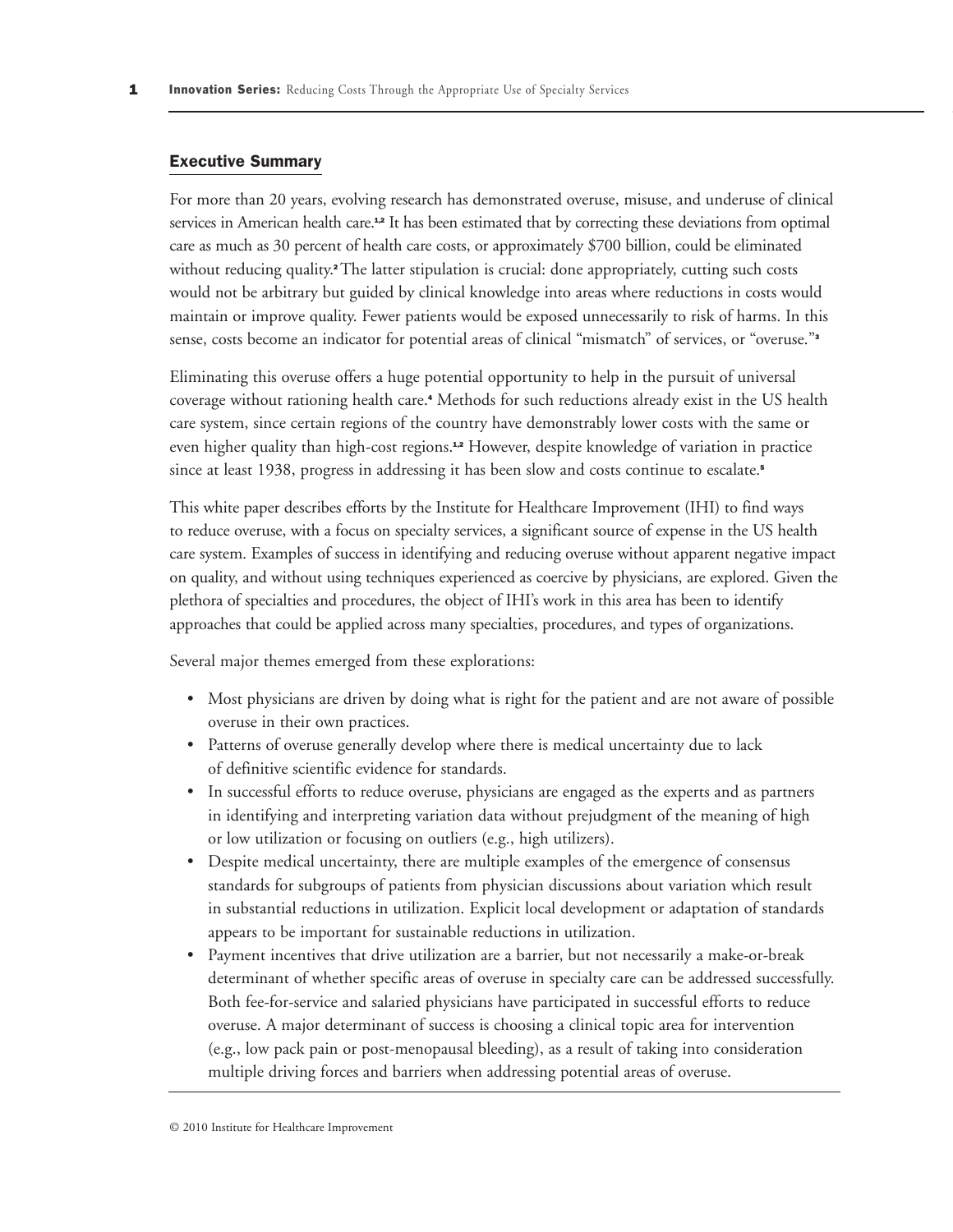Based on these major themes, IHI developed a framework to address overuse in specialty services. The framework includes approaches that will be familiar to those who develop and implement protocols, guidelines, and standards.<sup>6,7,8,9</sup> The framework focuses on developing standards within the context of a broader, overall priority of changing professional culture to recognize and address overuse. Clinical areas in which there is overuse generally lack definitive evidence, strong consensus, or answers about the "right" level of utilization.<sup>10</sup> In this context, we do not believe that telling physicians what will be worked on, when, and how will work very well. Consequently, the major emphasis is on collaborative engagement with physicians and other key stakeholders in the choice of clinical topic areas, and then on testing whether standard development will be feasible and lead to meaningful clinical and financial results. Testing keeps commitments provisional until the readiness of the culture for change, the scope of change relative to costs of execution, and other factors can be assessed.

The IHI Framework for Appropriate Use of Specialty Services has six steps:

- Step 1. Opportunity Search and Engagement of Physicians, Patients, and Key Stakeholders
- Step 2. Define a Standard (Consensus Criteria)
- Step 3. Discernment
- Step 4. Evaluation of Discernment
- Step 5. Additional Interventions
- Step 6. Execution (Implement Standards)

The key elements of the framework include the following:

- Identify opportunities for reducing overuse locally, based on local driving and restraining forces, to determine what is clinically and financially feasible and meaningful.
- Use variation data to engage physicians in positive inquiry about practice and to prioritize specific opportunities for reducing overuse, in contradistinction to creating an environment of needing to justify decisions.
- After selecting an opportunity, develop standards locally with an emphasis on consensus identification of one or more subgroups of patients for which application of a standard of care is feasible and practical ("usual patient streams"), as opposed to patient subgroups that require customization of care ("special patient streams").
- Through prospectively testing the standard, determine the willingness and ability of physicians to apply it. Estimate the volume of the "usual patient stream" to predict the benefits of implementation. Information from testing, including lack of sufficient volume, may lead to revision of the standard or a shift to another area of opportunity.
- Engage physicians and all stakeholders in the care system in process improvement to achieve sustainable change.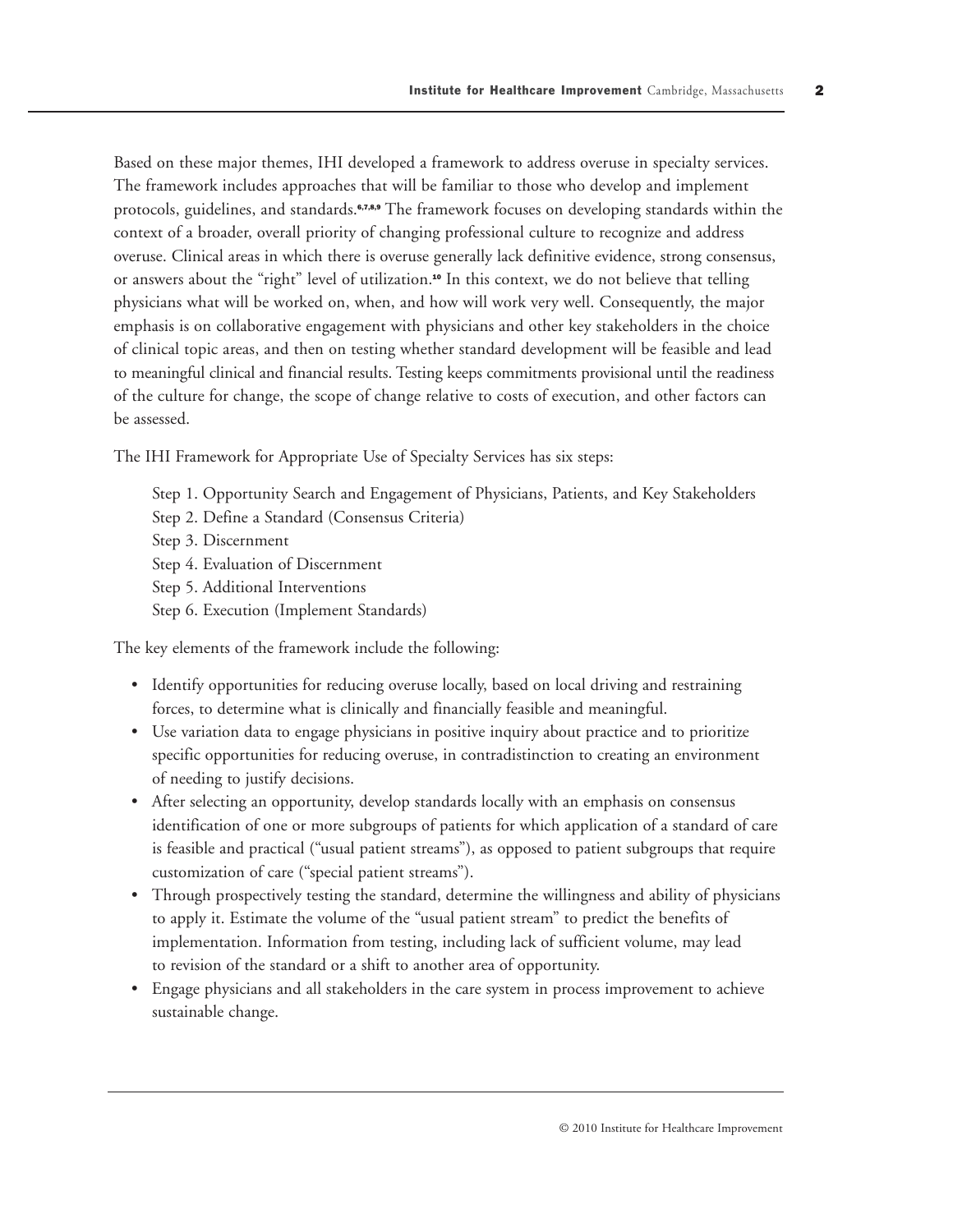These steps constitute a *theory* of what will work to reduce certain patterns of overuse in specialty services. The framework requires proactive and intentional testing. It does not explicitly define a design and sequence of changes to address all the dimensions of overuse such as patient expectations, patient engagement in decision making, payment incentives, medical-legal issues, etc., that will be needed for broader, comprehensive change. This does not mean these additional issues are ignored; they must be taken into consideration and addressed appropriately. However, the goal of the framework is to achieve cultural change by carefully selecting improvements and standards that will work best in local circumstances. Selective, smaller-scale efforts to reduce overuse can still result in meaningful reductions in cost and improvement of the clinical value of care, and will prepare the local culture for broader changes in the future.

### **Background**

This white paper describes a framework to enhance the appropriate use of specialty services, which is currently being tested. The initial intention is to focus on opportunities for reducing "overuse" of specialty services. Overuse is defined as clinical care that appears to be excessively utilized given the known tradeoffs between its costs plus potential harms versus the potential benefits. In contrast, "underuse" is the failure to provide a service when benefits clearly outweigh potential harms, and "misuse" is care that is inappropriate or leads to preventable harms.<sup>1,2</sup>

Overuse has huge impact in our health care system. In the US, it is estimated that as much as 30 percent of health care costs, or approximately \$700 billion, could be eliminated without reducing quality.<sup>2</sup> Both the National Priorities Partnership (NPP) of the National Quality Forum and the New England Health Institute (NEHI) have systematically reviewed and prioritized areas of overuse.<sup>12</sup> Some of the specialty procedures, but not all, that might be a focus of a local improvement effort are in the NPP list under the headings "unwarranted diagnostic procedures" (e.g., lumbar spine magnetic resonance imaging prior to conservative therapy [without red flags], cardiac computed tomography, and endoscopy) and "unwarranted procedures" (e.g., spine surgery, knee or hip replacement, and hysterectomy).

The Institute for Healthcare Improvement (IHI) has developed a framework for the appropriate use of specialty services through consultations with multiple experts and organizations. Not surprisingly, terms such as "overuse" and "unwarranted" were often perceived quite negatively, especially by physicians. Physicians may feel that they are blamed for ordering tests for financial gain. However, among those consulted, there was widespread agreement that, except in a few egregious examples, physicians make choices about interventions with the best interests of the patient in mind. There was also widespread agreement that payment incentives such as fee-for-service are a strong driver of overutilization. How can these observations be reconciled: that physicians act with integrity, that there is a significant amount of overuse of specialty services, and that payment incentives are a strong influence?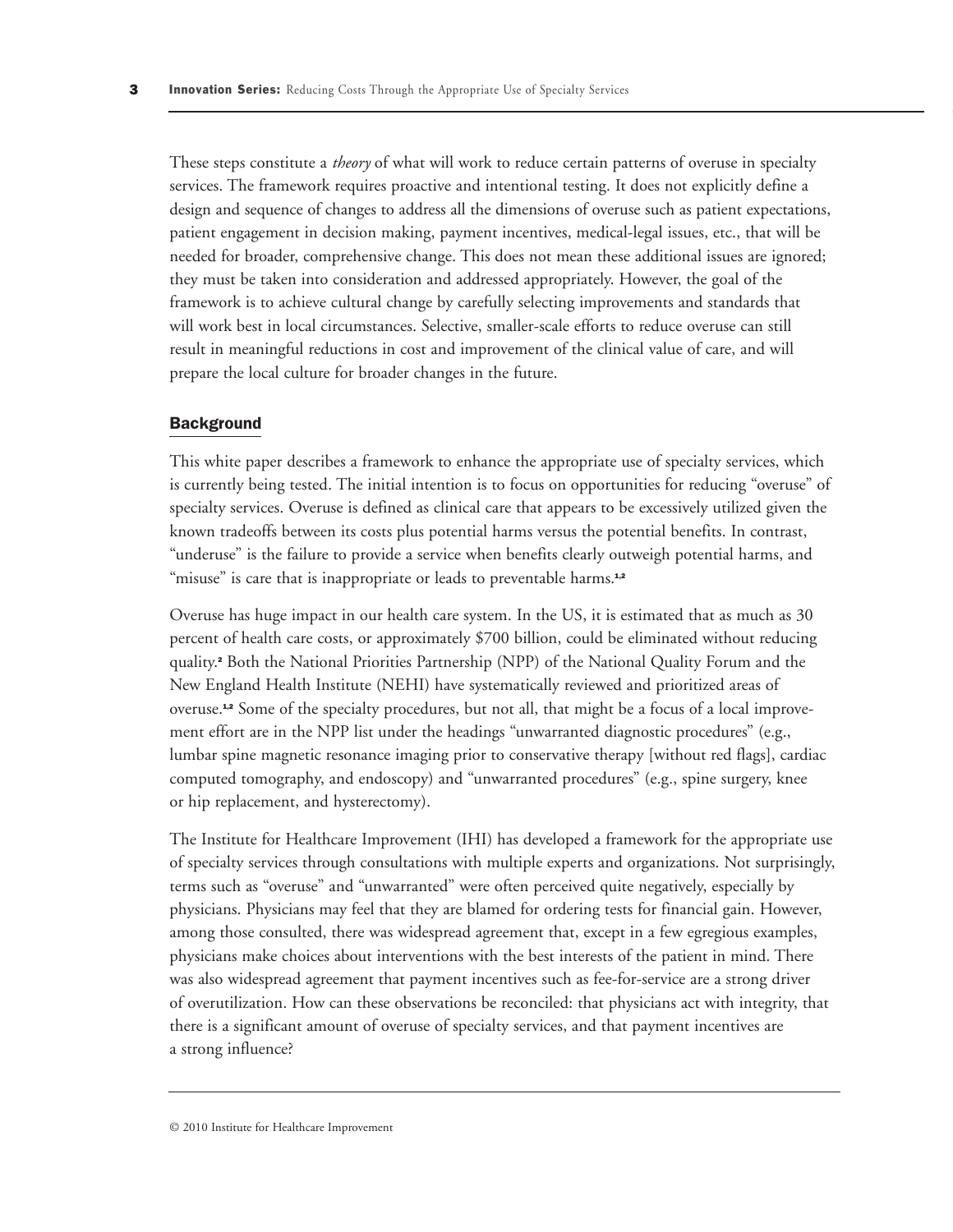For more than 20 years, research on variation in physician practice has suggested the answers. Recently, this research has moved to the forefront of the national debate on health care reform, partly thanks to Dr. Atul Gawande's article in *The New Yorker*, "The Cost Conundrum."<sup>14</sup> It is reputed that President Obama made this article required reading in his Administration.<sup>12</sup>

Dr. Gawande describes his investigation of medical care in two cities in Texas located a few hundred miles apart, one with \$14,834 per year of expense per Medicare patient and the other with \$7,901 per year, based on 2006 data. Similar expense data has been determined for Medicare patients by *The Dartmouth Atlas* for 306 Hospital Referral Regions across the US.<sup>13</sup> Variations in costs are quite large across regions in the country. However, as with the two cities in Texas, higher spending regions do not necessarily have better quality of care and may even have worse quality than lower-spending regions.14,15 High utilization is not predominantly explained by differences in illness rates, patient preferences, fees, or other population factors.<sup>14,15</sup> What this means is that "geography is destiny"<sup>16</sup> — the same patient with the same symptoms is more likely to receive a potentially unnecessary, inappropriate, or non-productive intervention, depending on *where* the care occurs.

How can such wide variation in utilization develop, even in the context of similar payment incentives such as fee-for-service? Part of the explanation has to do with evidence. In those areas of clinical medicine supported by strong evidence, the more common gap in care is underuse.<sup>10</sup> Examples are the prescription of beta-blockers after myocardial infarction and mammography for women 50 to 69 years of age. The development and implementation of evidence-based guidelines has been a key method for addressing underuse.<sup>17</sup>

In contrast, while not true for every procedure, it appears that overuse generally occurs for procedures not supported by strong evidence.<sup>1,2,10</sup> There are no "right" answers about the optimal indications or the "right" level of utilization for such procedures.<sup>18</sup> This inherent uncertainty leads to variation and vulnerability to additional local influences, which move thresholds for intervention lower. Such influences include how a physician was trained, local supply of services, payment incentives, medical-legal concerns, patient expectations for services, whether a medical practice owns its own diagnostic equipment, primary care patterns of ordering diagnostic tests, and primary care referral rates to specialists.<sup>10</sup>

Patient values and preferences are also a key factor in overuse in "preference-sensitive" procedures, where tradeoffs between benefits and risks are not clear cut and only the patient can determine what is most preferred.<sup>10</sup> Examples include back surgery, hysterectomy, or knee and hip replacement. Multiple studies have shown significant gaps in patient involvement in decision making in both primary and specialty care.<sup>19,20</sup> In randomized controlled trials, specially designed decision aids for patients have been shown to improve patient knowledge and involvement in decisions, and to reduce the utilization of several major elective surgeries.21,22 However, integration of patients' values and preferences in decisions and use of decision aids have not spread rapidly.<sup>5</sup> Involving patients in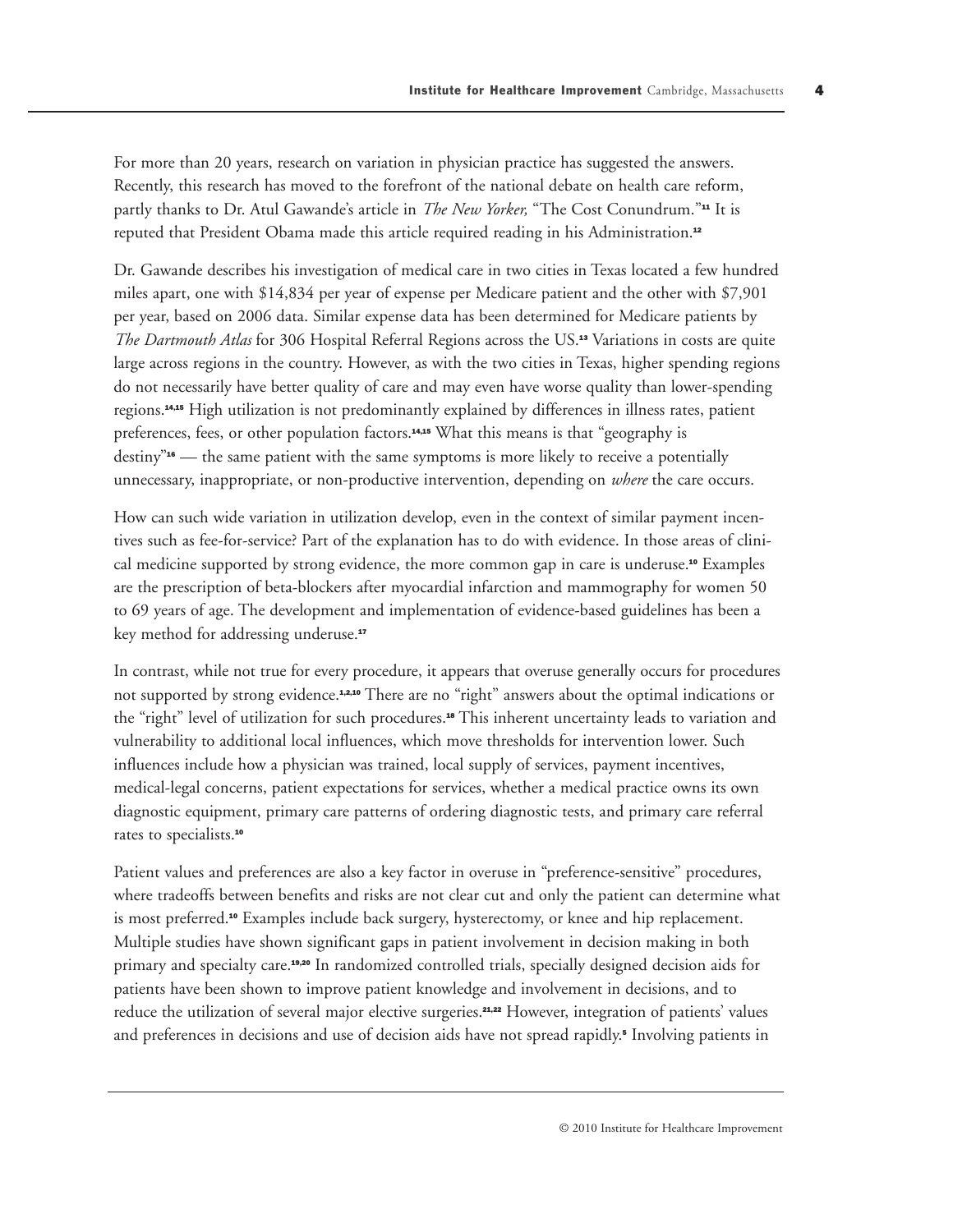medical decisions is a change in practice culture from the traditional reliance on physician opinion to determine medical necessity.<sup>22,23</sup>

For the most part, physicians are unaware of overuse in their own practices or the factors that lead to it. Assumptions are that science drives application of criteria for interventions and that physicians practice similarly to each other. "In the end," as Dr. David Eddy has stated, "given all the uncertainties, incentives, and heuristics....if it is admitted that the uncertainty surrounding the use of a procedure is great, and that there is no way to identify for certain what is best or to prove that any particular action is right or wrong..." then physicians will do what feels safest and most comfortable. A physician who follows what appears to be accepted based on training or the way others practice is safe from criticism. The result is significant regional variation in medical practice.<sup>24</sup>

### Examples of Reducing Costs Through the Appropriate Use of Specialty Services

Given the plethora of interacting causes and the underlying skewed financial incentives, fixing the problem of overuse is complex. In July 2009, the Institute for Healthcare Improvement and its partner organizations invited health care leaders from a select group of high-performing regions of the US, as identified using *Dartmouth Atlas* data and defined criteria, to share their experiences at a gathering in Washington, DC. Called *How Do They Do That?™ Low-Cost, High-Quality Health Care in America,* the meeting brought together teams from ten high-performing regions to explore openly the local, regional, and national factors — including culture, financing, infrastructures, and more that contribute to their ability to deliver high-quality care at lower cost.<sup>12</sup>

Four key ingredients in the high-performing regions are leadership, altering financial incentives, measurement and feedback, and engagement of communities. A prominent overarching finding was that "culture" matters: lower-spending communities develop a culture of collaboration and restraint which provides a "force" against the damaging tendencies of the health care system. The pathways to changing community culture, organizational culture, and professional culture remain to be defined.<sup>25</sup>

As IHI scanned the literature and talked with organizations to identify examples of reduced costs through the appropriate use of specialty services, we did not find what we believed were definitive conclusions, based on strong evidence, about one best approach to improvement. We did, however, recognize that changing professional culture was at the core of the approach. Lacking a clear implementation design, IHI developed a theory of what will work to reduce overuse in specialty services by identifying the most promising change ideas from case examples and the literature, and by incorporating improvement methodology to implement these changes. The resulting framework includes a sequence of steps to guide intervention. The framework is a *theory* of the elements needed to reduce costs through the appropriate use of specialty services. The framework is not based on one particular specialty or procedure or organizational structure or context.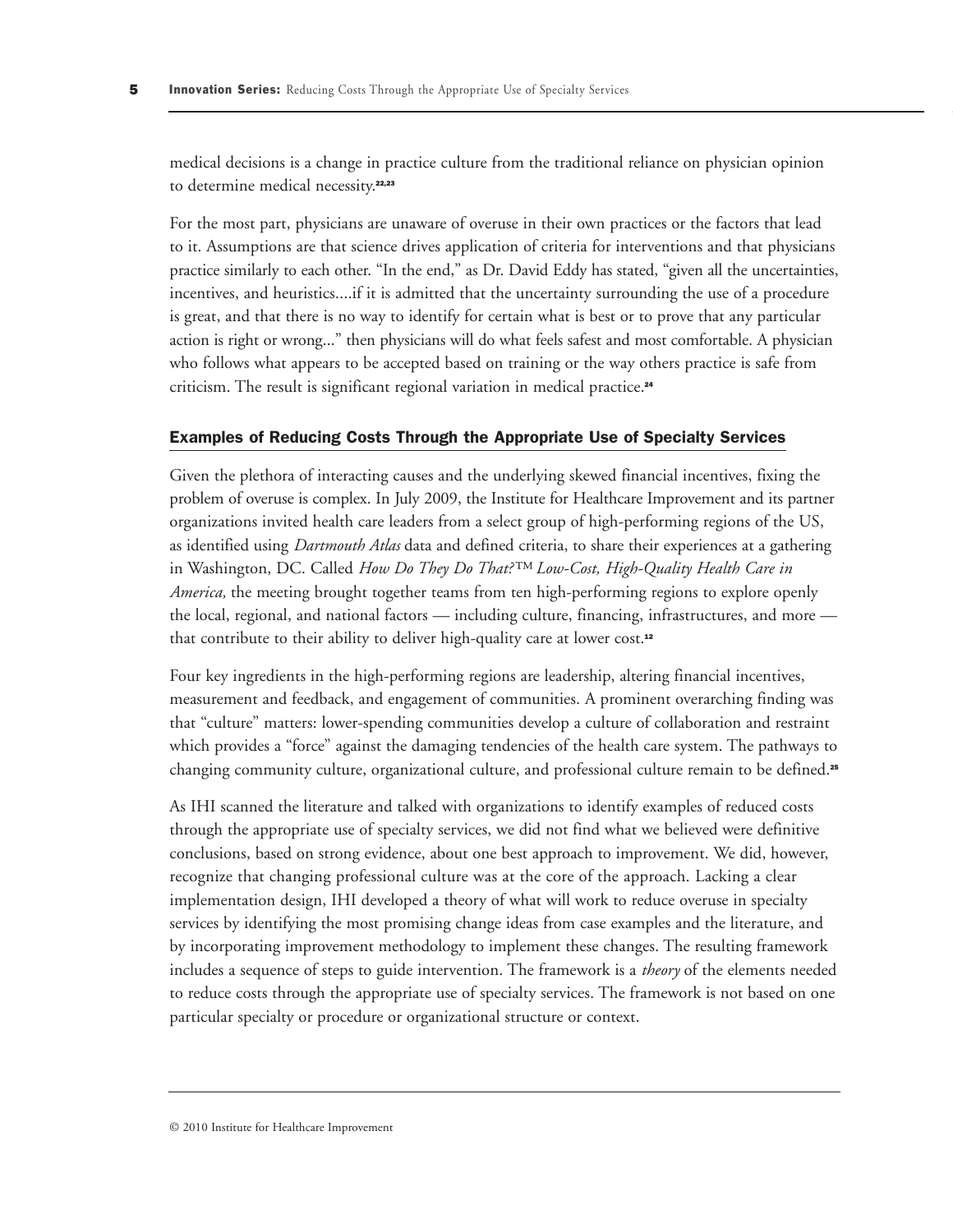As a theory, the framework needs to be tested and refined based on shared learning. IHI continues to seek input from experts and organizations as to the relevance and power of the ideas. What we know without a doubt is that there are some powerful ideas in the framework. We also know that elements of the framework very likely will need revision. Shared learning through applying a common sequence of steps will more quickly advance our knowledge.

The three selected case examples that follow, one from the literature and two from IHI's direct explorations with organizations, are examples of successful interventions that encouraged us to pursue development of a framework for reducing costs through appropriate use of specialty services in the face of barriers such as lack of payment reform.

There are multiple such examples and they are not new. For instance, in the late 1960s, Dr. John Wennberg discovered that the rate of tonsillectomies in children age 15 and younger in the town of Middlebury, Vermont, was 7 percent while in Morrisville, just two hours away, the rate was 70 percent, without any apparent differences in the populations. After Dr. Wennberg reviewed the data with the Morrisville physicians, this group introduced a system for obtaining second opinions and reduced tonsillectomies by two-thirds over five years.<sup>26</sup>

### Palo Alto Medical Foundation

The Palo Alto Medical Foundation, headquartered in Palo Alto, California, is a multicenter, multidisciplinary group practice with 850 primary care physicians and specialists covering 250,000 to 300,000 patients, 70 percent of whom are preferred provider organization (PPO) or fee-for-service and 30 percent of whom are capitated. They have established a method for engaging specialists in a process of inquiry about variation in their data for costs in specified subgroups of patients and use of procedures. The Foundation approaches the physicians as the experts and avoids labeling data as "good" or "bad." Some specialty groups have responded quickly — for example, the ear, nose, and throat (ENT) physicians in one group created consensus "best practice" criteria for the use of nasal endoscopy for chronic sinusitis and saved \$250,000 within eight months. After eight months, there was still considerable variation in utilization across providers, but nearly all had achieved some reduction in utilization.

### Maine Medical Assessment Foundation<sup>18</sup>

Through the support of the Maine Medical Assessment Foundation, a study group of specialists in obstetrics and gynecology in the state of Maine was brought together to examine variation data on hysterectomies in the state. One hospital service area had a rate of 67 percent of women reaching age 65 who had received hysterectomies, while another had a rate of 33 percent. After discussion of the implications and meaning of the data, the group decided that higher rates were likely not appropriate. The Foundation disseminated the data and findings through the state. Within eight years, the rate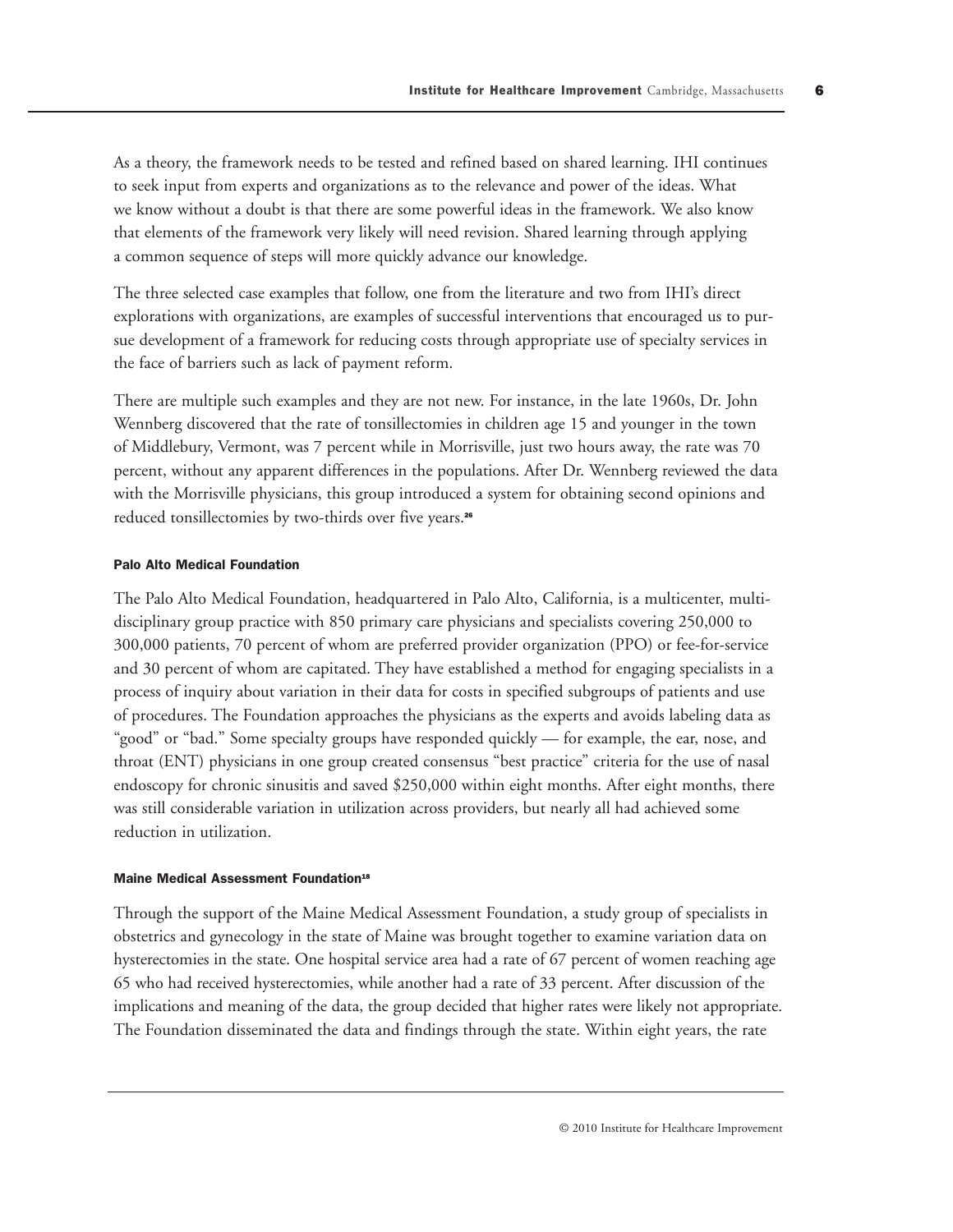of hysterectomies in the high-utilization areas dropped to nearly the state average, which was close to 33 percent.

### **HealthPartners**

HealthPartners, headquartered in Minneapolis, Minnesota, is the largest consumer-governed, nonprofit health care organization in the nation, providing care, coverage, research, and education to 1.25 million members and caring for over 500,000 patients in their HealthPartners care delivery system, which includes 70 clinics and three hospitals. They experienced growth in high-technology diagnostic imaging (e.g., CT, MRI, and PET scans) that was approaching 20 percent per year. Through a collaborative process that involved the Institute for Clinical Systems Integration (ICSI) and others in the Minneapolis community, they incorporated appropriateness criteria for radiologic tests into the electronic medical record as a reminder to primary care doctors. Doctors refer to the criteria at the time of decision making, but they are not prevented from ordering any imaging test. The growth of high-end imaging has dramatically slowed, from 20 percent to a flat rate.

### The IHI Framework for Appropriate Use of Specialty Services

The IHI Framework for Appropriate Use of Specialty Services has six steps, described in detail below:

Step 1. Opportunity Search and Engagement of Physicians, Patients, and Key Stakeholders

Step 2. Define a Standard (Consensus Criteria)

Step 3. Discernment

Step 4. Evaluation of Discernment

Step 5. Additional Interventions

Step 6. Execution (Implement Standards)

### Principles and Assumptions about the Framework

### *Change Professional Practice Culture*

Development of the framework resulted in a primary focus on changing professional practice culture through the engagement of physicians in developing and implementing practice standards. The framework derives partly from known principles and methods of guideline or protocol development.6,7,8,9,17 Changing professional culture includes nonjudgmental styles of engagement, choosing the right opportunities based on local circumstances, surfacing and questioning underlying assumptions about practice, and providing mechanisms to test changes.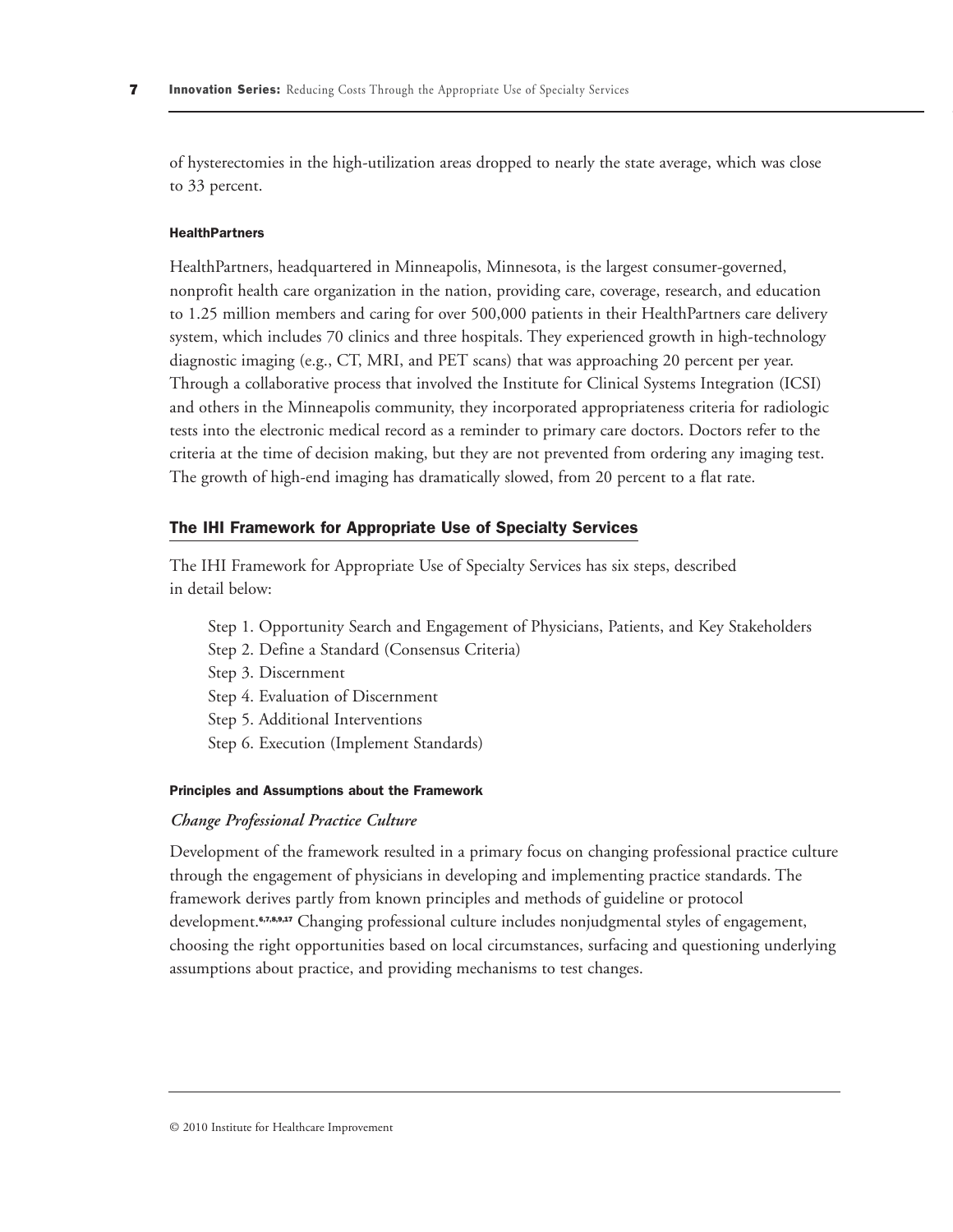The framework is not meant as a comprehensive pathway for changing health care that explicitly defines a design and sequence to address such issues as payment incentives, engaging patients and families in decision making, use of decision aids, and other important considerations. But this does not mean that the framework ignores these issues. They have to be taken into consideration and addressed appropriately when choosing opportunities and implementing interventions to reduce overuse and cost. The goal of the framework is to achieve cultural change by carefully selecting improvements and standards that will work best in local circumstances. Selective, smaller-scale efforts to reduce overuse can still result in meaningful reductions in cost and improvement of the clinical value of care, and will prepare the local culture for broader changes in the future.

An equally important approach to developing standards for physicians is to increase patient involvement in decision making through use of patient decision aids that improve shared decision making. Such decision aids are specially developed tools to enhance decision quality through clarifying patient values and preferences. Randomized controlled trials have demonstrated that use of such aids increases patient knowledge and participation in decisions, and reduces utilization of procedures without impacting quality.<sup>21</sup> Use of decision aids takes time, equipment, funds, and staffing; the optimal support and training required for their effective use are not yet well defined.21,22,23 Shared decision making itself is a significant cultural change for physicians. To help define the best pathway for integration of decision aids into care, multiple organizations are systematically testing methods of implementation.<sup>27,28</sup>

Both enhancing the appropriateness of physician decision making and engaging patients in decisions are keys to reducing overuse. The best pathways for each approach have not yet been defined, and it is unclear if it is most efficient to test changes simultaneously in each area or in sequence. Currently, we have observed that approaches (i.e., simultaneous or sequential development) vary depending on local culture and resources for improvement. While emphasizing appropriateness criteria or standards for physicians, the framework also reference ways to ensure appropriate engagement of patients.

## *Use a Sequential Testing Approach*

We recommend testing changes in a specific area by proceeding through the steps in the framework with a relatively small group of patients, physicians, and locations for a defined time period (e.g., one to three physicians in two practices, for a series of patients, over six weeks). The physicians involved are ideally those "early adopters" who were engaged in standard development. At the same time, communication with the broader group of physicians needs to be transparent and appropriately integrated as the work proceeds. Such a testing approach should help determine the willingness and ability of physicians to define and apply a standard for a subgroup of patients and predict the impact of the changes prior to devoting resources for full implementation. Testing on a small scale also allows refinement of the changes before spreading improvements more widely.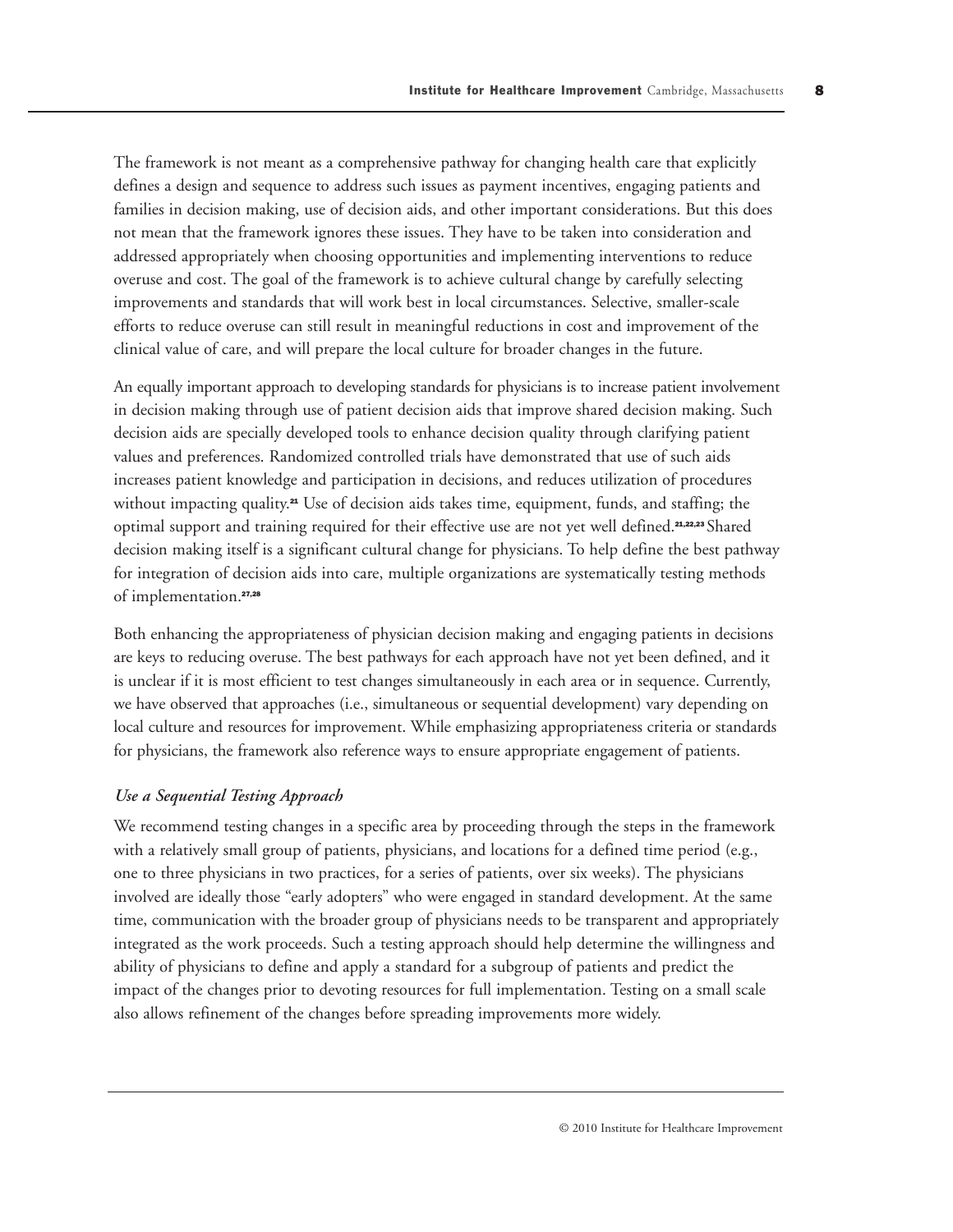# *Engage Multiple Disciplines*

The framework currently places considerable emphasis on physicians because physicians still exert major control over the use of specialty resources; however, this reality in no way diminishes the importance of engaging other clinical and administrative team members. Successful improvement requires teamwork and participation by multiple disciplines.

# *Consider Organizational Size and Configuration*

The framework was not designed with a specific organizational configuration or size in mind; ideally, it will be tested in a large variety of settings. It is difficult to predict how specific barriers in the local context might affect application of the framework. For example, large organizations might have more infrastructure to support change; however, large size could also make it harder to gain consensus around standards.

# *Integrate the Science of Improvement*

The framework needs to be applied in conjunction with the basic principles of quality improvement, including using and learning from sequential small tests of change; applying the principles of change management; and implementing the principles of sustainability and spread.<sup>29</sup>

# Steps in the Framework

### Step 1. Opportunity Search and Engagement of Physicians, Patients, and Key Stakeholders

# *Components*

- Search for and prioritize opportunities for reducing high or escalating costs while maintaining or improving quality, reducing exposure to risk of harms, and sustaining or improving health outcomes.
- Choose a clinical topic area that will be the focus of your improvement efforts and determine a key point in the pathway of care for applying a standard.
- Engage physicians through nonjudgmental, collaborative dialogue to interpret variation data.
- Engage patients and additional key stakeholders (e.g., health plans, payers, financial officers) for input and decision making at each step of the framework.

# *Example*

An administrator of clinical delivery services in a multidisciplinary group practice that includes both fee-for-service and managed care (i.e., capitated) patients reviews internal data and finds escalating utilization of CT and MRI scans, particularly for low back pain. The administrator shares this information with the medical director of the physician group, who is also a primary care physician.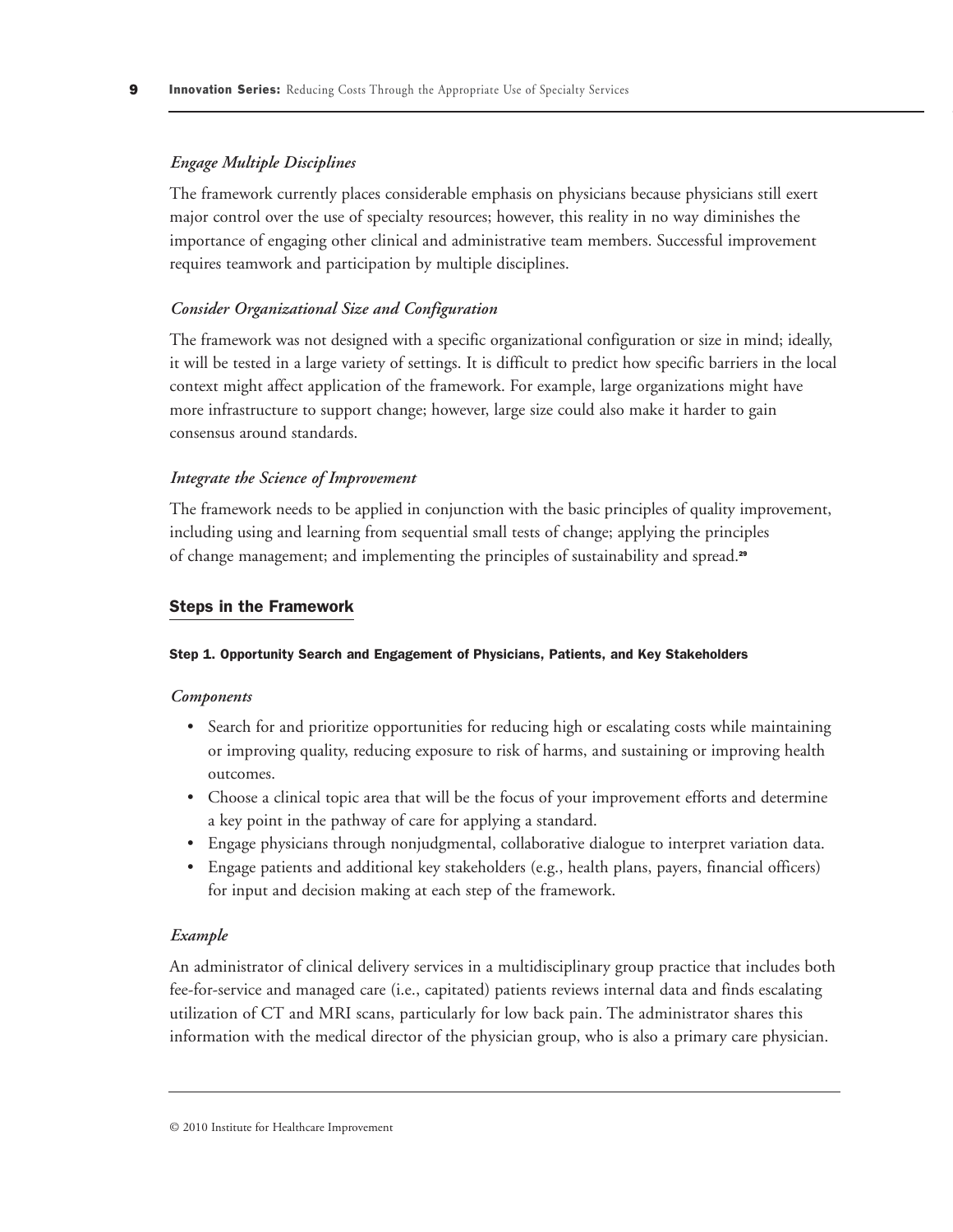The medical director agrees that more focused investigation of CT and MRI utilization in the practice offers a potentially large opportunity to reduce costs and unnecessary exposure to radiation. They decide to focus on both the large volume of ordering in primary care and the use of imaging in orthopedic surgery. The medical director approaches the orthopedic surgery department head, who agrees that variation across many different tests and procedures in that department exists and needs to be understood. A specific focus on use of imaging in patients with back pain is a relatively uncontroversial place to start. The medical director engages six primary care physicians in her practice group, and the team begins to test the framework.

## *Background and Additional Guidance*

# Define and Choose Opportunities

Costs are an important indicator for prioritizing opportunities to reduce overuse of specialty services. Using costs as a driver to reduce overuse is particularly important because specific quality indicators such as primary or intermediate health outcomes are generally hard to come by in areas of overuse. At the same time, physician judgment about the likely areas of overuse needs to be integrated with cost and variation data.

When costs are prominently involved, change management can be difficult. Past experiences of arbitrary cost cutting can create negative perceptions of improvement initiatives. Organizations addressing overuse of specialty services often describe initiatives in terms of their clinical value, cost effectiveness, or appropriateness. Costs, appropriateness, quality, and patient experience outcomes are part of a value "equation."

The various payment incentives are a factor for choosing a successful focus for improvement, but this factor is not a make-or-break determinant of success. Reductions in costs have been successfully achieved in fee-for-service situations. Also, even organizations with primarily capitated financing and salaried physicians experience escalating utilization, as well as variation across practices.<sup>30</sup>

Thus, reducing overuse of specialty services requires the consideration of multiple factors, including the state of relationships with all key stakeholders, the structure and relationships within local practices, data and information technology resources, the presence of physician opinion leaders, the likelihood of achieving consensus criteria, and prior experience in reducing overuse of services. Considering all of these factors related to feasibility and scope of potential impact helps prioritize opportunities for reducing potential overuse.

For example, in IHI's explorations in this area, more than one organization mentioned that focusing on cardiac diagnostic imaging in a community dominated by private cardiology practices that have their own CT and MRI scanners would not be a fruitful place to begin addressing the appropriate use of such services because the barriers were too significant. Examples of clinical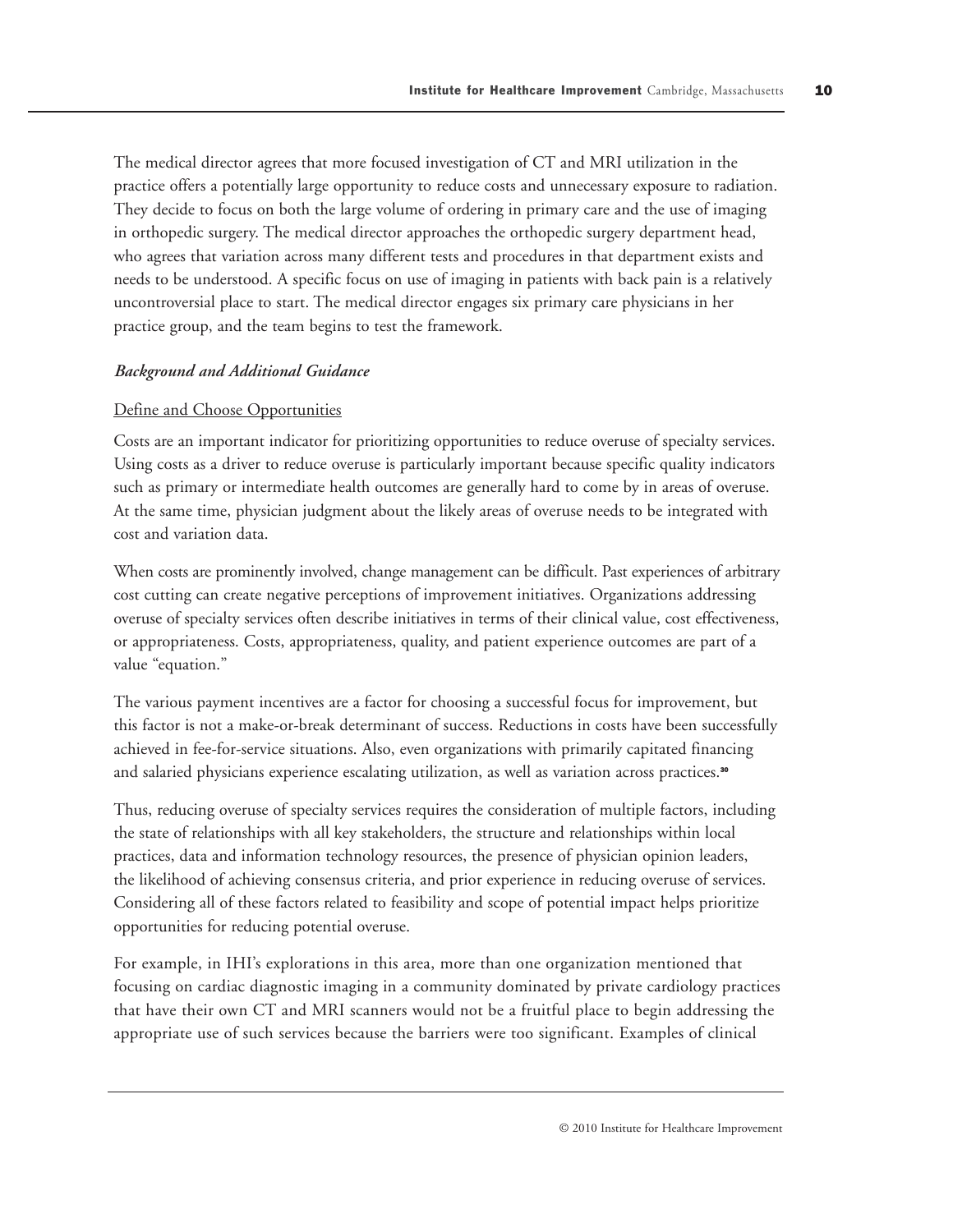topic areas where physician buy-in, consensus standards, and reductions have seemed more readily achieved despite payment barriers include use of nasal endoscopy by ENT specialists in chronic sinusitis, arthroscopy by orthopedic surgeons in shoulder bursitis, diagnostic imaging by primary care in acute low back pain, or hysterosocopy by obstetricians-gynecologists in post-menopausal bleeding.

Determining the key points at which physicians make decisions about whether or not to use a specific procedure can help focus improvement efforts for reducing potential overuse in primary or specialty care. For example, a standard might be applied for referral of patients with a given condition to a specialty service, to primary care decisions about patients' direct use of specialty services such as imaging, and/or to use of procedures by specialists themselves. Another possible approach is to develop the multiple standards, measures, and processes that are needed to cover an entire pathway of care (e.g., the diagnosis, adjunctive medical treatment, intervention, and follow-up in percutaneous coronary interventions).<sup>31</sup>

## Use Multiple Data Sources to Identify Opportunities

Organizations can use multiple methods to identify areas of high or escalating cost and high variation, including episode treatment group methodologies,<sup>32</sup> per capita cost analysis, *Dartmouth Atlas* data, and health plan and internal data. Episode treatment group methods, which are currently proprietary, use algorithmic techniques combined with electronic data to aggregate costs from the beginning to end of episodes of care for patients with similar conditions.<sup>32</sup> Areas of high cost can then be identified. The absence of such analytic tools does not appear to be a significant handicap because an organization can determine costs according to diagnostic groups and drill down into its billing data. The emphasis is to use all billing data and not just subsegments, such as capitated or Medicare patients only, to identify specialty services in which there may be potential overuse.

Clinical judgment is just as important as cost in order to avoid arbitrary cost cutting. Organizations will need to refer to the scientific literature as well as internal and external experience to identify, from a clinical perspective, specialty services with high utilization and/or high or escalating costs that may need closer investigation for potential overuse.

### Use Variation Data and Collaborative Dialogue to Engage Physicians

Engaging physicians in a collaborative dialogue using data on practice variation is at the heart of addressing the appropriate use of specialty services. Variation data call into question assumptions about practice, such as the assumption that all physicians practice similarly. Conversations with physicians are most effective when they are engaged as the experts to understand what the variation might mean. Variation data should be presented without prejudgment of high or low utilization. The main goal is to change practice culture — to generate sufficient question about current

<sup>© 2010</sup> Institute for Healthcare Improvement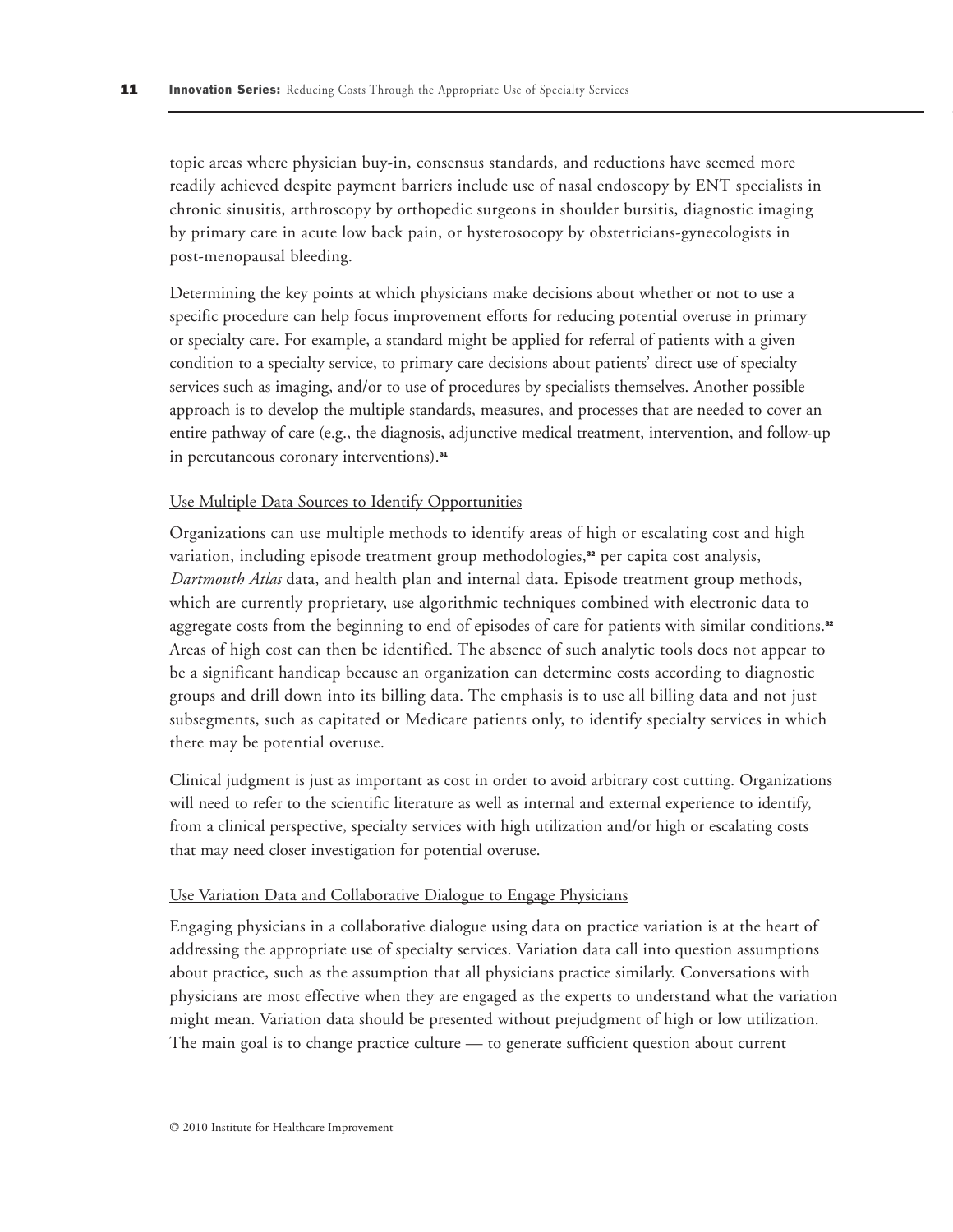practice to lead to agreement by the physicians to test the development and application of a standard of care. The goal is not to focus on outliers or justify levels of utilization for each physician. Such conversations typically require a series of meetings. Physicians will question data and ask for further analysis. Those organizations IHI talked with found that variation in practice remains, no matter how data is analyzed.

# Consider Developing Criteria for Prioritizing Opportunity Areas

Such criteria could include:

- Measurability
- Scope of impact (e.g., population size, clinical outcomes, financial)
- Potential to reduce unnecessary harms to patients
- Ease of implementation
- Availability of local physician opinion leaders
- Ease of establishing a consensus standard in a subgroup of patients

## Consider Ways to Engage Patients

- Invite selected patients to participate in the improvement work as part of the key stakeholder group.
- Test changes (e.g., a standard that is developed) with patients to ascertain their understanding and buy-in.
- Obtain the patient perspective through use of surveys, case stories, and interviews.
- Map the patient journey.<sup>33</sup>
- Integrate decisions aids into the pathway of care.

# *Key Questions to Answer in This Step*

- How will you display variation data and create a nonjudgmental environment in order to engage physicians?
- When and how will you involve each of the key stakeholders, including patients?
- How will you know you have enough engagement to move forward?
- What is the added value and purpose of each iteration of additional data analysis?
- What will be the size and scope of initial testing (i.e., how many physicians in which practices and for what patients, and how many standards)?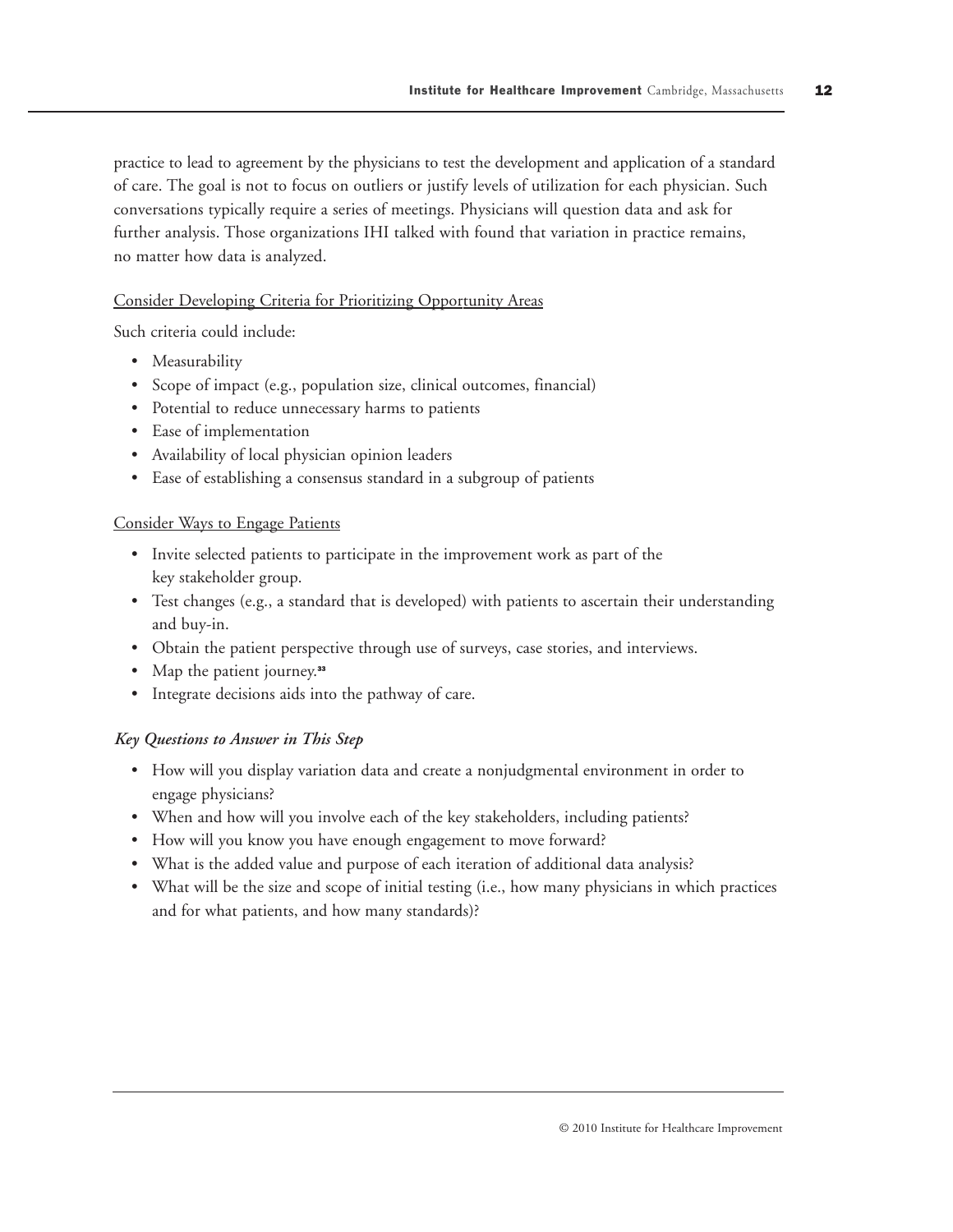### Step 2. Define a Standard (Consensus Criteria)

### *Components*

- Define the elements to consider in developing a consensus decision on a standard or criteria.
- Guide the stakeholders to consensus, starting with patient subgroups for which clinical care needs are similar and relatively predictable, and for which standardization is likely to be practical. These are "usual patient streams" as opposed to "special patient streams," which have less predictable, more unique needs that require customization of care.
- Design additional support for clinical decision making as needed (see Step 5. Additional Interventions below).
- Document explicitly the evidence, opinions, and projected outcomes that were considered in creating the standard. Set a date for updating the standard.

### *Example*

The administrator, medical director, and orthopedic surgeon review the available guidelines and selected literature on use of imaging in patients with back pain. While they do not find definitive criteria for when to do imaging, they decide that most physicians agree that imaging studies could be delayed for at least a month after presentation, provided the patient showed no signs of systemic or neurologic disease. The medical director seeks input from five colleagues and the orthopedic surgeon also gets input from five colleagues, and they achieve agreement on a standard. The primary care group feels that they need the support of patient educational materials to meet patient demands for imaging. They create a one-page brochure with the assistance of several members of the orthopedic surgery and radiology staff, as well as from nursing staff representatives from those specialties. Three patients who come into the primary care clinic for back pain are asked to review the brochure and give feedback, which leads to revisions.

### *Background and Additional Guidance*

In IHI's experience, the clinical literature on addressing overuse and our interviews with organizations did not always explicitly identify whether or how physicians were involved in developing a standard. This can leave the impression that use of peer awareness and peer pressure through sharing utilization data alone can be effective in reducing overuse. We found a few organizations that share variation data as the primary, if not sole, approach in addressing overuse.

More commonly, we found that a consensus standard along with a variety of implementation methods were elements of sustainable reductions of overuse. For example, Maine Medical Assessment Foundation found that "while…feedback and peer pressure can strongly influence the behavior of physicians, we also learned that when consensus cannot be reached, variations recur."<sup>34</sup> Also, using one method of practice change such as audit and feedback in isolation has not been found as effective as the use of multifaceted approaches, including guideline development, academic detailing,

<sup>© 2010</sup> Institute for Healthcare Improvement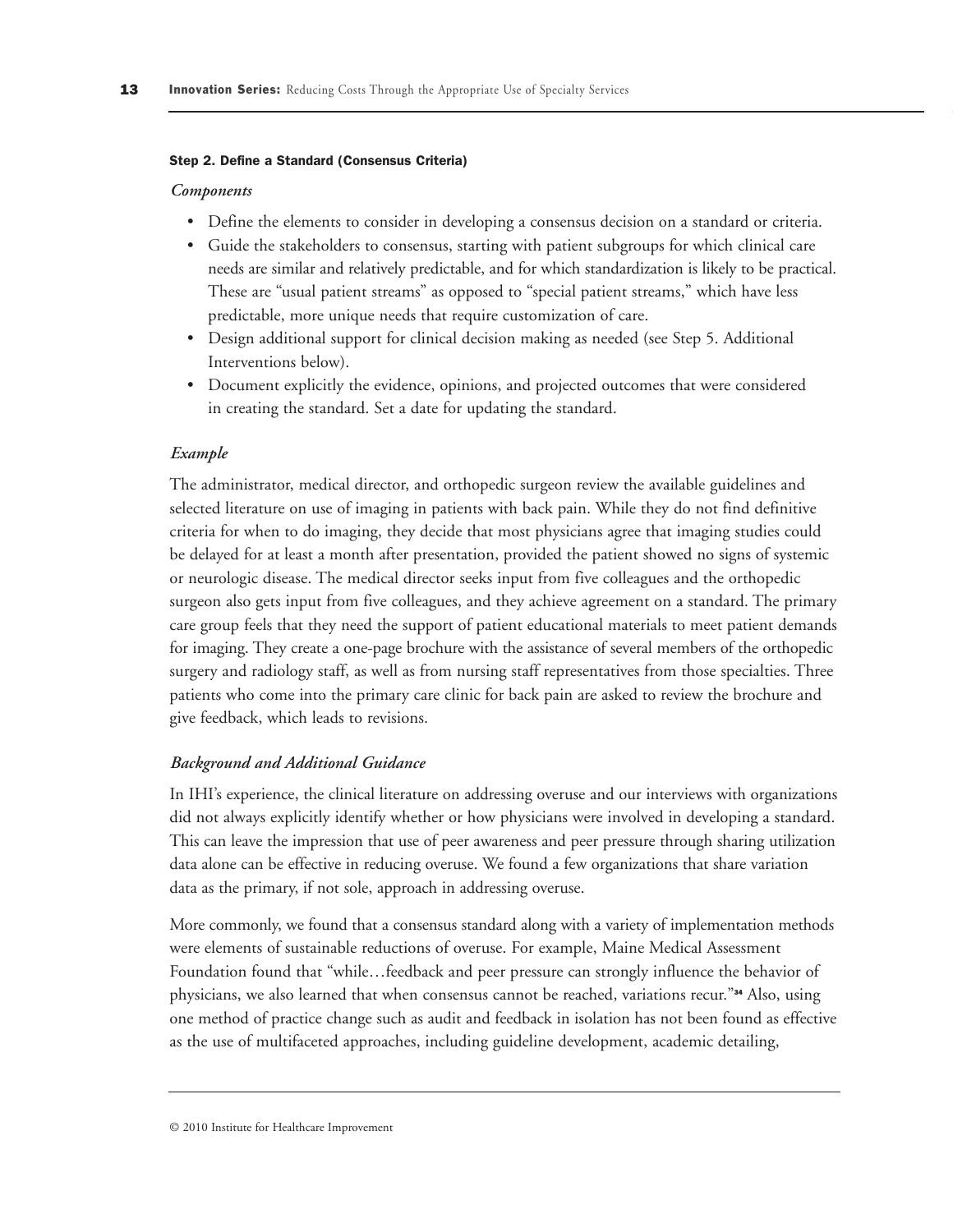reminders and alerts embedded into the process of care, etc.8,17 As a result, the IHI Framework for Appropriate Use of Specialty Services encourages development of a standard along with additional strategies for execution to ensure the standard is applied at the time of decision making.

A detailed discussion of the development of consensus standards is beyond the scope of this paper. Professional societies have published appropriateness of care criteria that can be useful when developing standards. However, the predominant lack of definitive evidence,<sup>35</sup> concern about bias on guidelines panels, and other barriers<sup>17,36</sup> make it difficult to depend solely on criteria developed external to the organization that is creating the standard. Local adaptation may be necessary. In such circumstances, inclusion of multiple outcomes from different stakeholder viewpoints (e.g., costs, benefits, risk of harms, patient experience) in standards development can help balance important concerns.<sup>37</sup> Ultimately, if aforementioned barriers can be overcome in the future, national standards would be helpful in reducing burdens of development locally and perhaps reduce variation regionally.

Certain technical aspects of creating standards need to be considered such as:

- Consulting guideline and evidence-grading manuals and resources to determine the approach that will be used.7,8,9,38,39,40
- Basing the standard on consideration of multiple outcomes, including estimates of clinical, utilization, patient experience, and cost impact, wherever feasible.<sup>37</sup>
- Integrating the viewpoints of key stakeholders (e.g., payers, health plans, patients).
- Finding and engaging physician opinion leaders who are aligned with the framework approach to help assess the issues and facilitate development of a reasonable standard based on the state of the science and prevailing opinion within a given local specialty.

Examples of standards agreed upon locally include:

- Back pain: Delay imaging for one month in uncomplicated acute low back pain.
- Post-menopausal bleeding (PMB): Women with spontaneous PMB should not receive hysteroscopy until after primary evaluation with endometrial biopsy or transvaginal sonography (TVS) to measure the thickness of the endometrial echo complex (EEC).

Elements to guide reaching consensus on a standard include:

- Scientific evidence and expert opinion on the benefits and harms
- Guidelines or criteria developed by professional societies or other organizations
- Cost reduction potential
- Incentives
- Patient perspectives
- The "usual patient stream" can be identified by consensus
- Feasibility and costs of implementation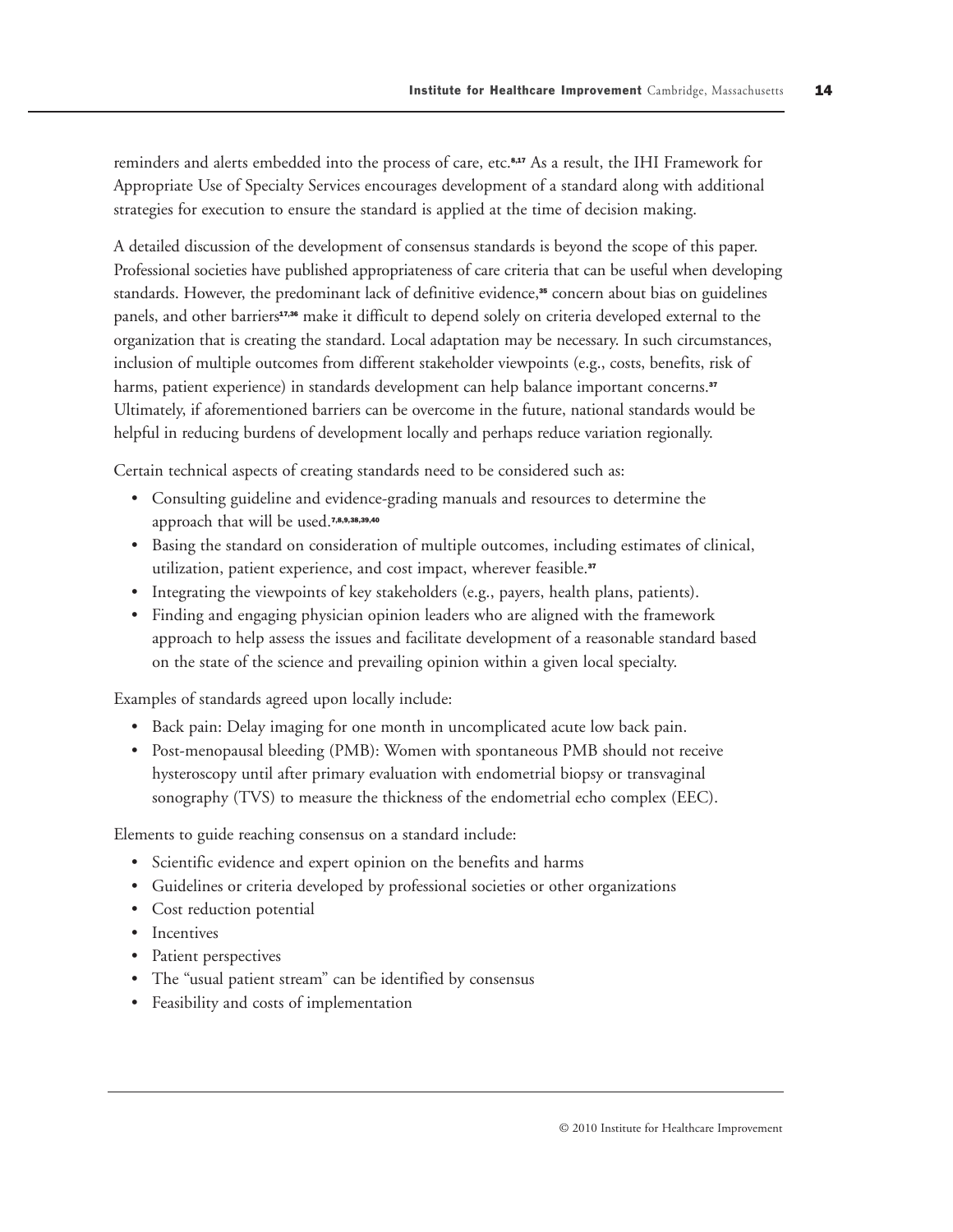### *Key Questions to Answer in This Step*

- How will it be determined if objections to proposed standards raised by physicians are reasonable and based on evidence?
- From which key stakeholders is it vital to get input and buy-in?
- How will you determine patient, nursing, and other staff reactions to the standard?
- Can the physicians and stakeholders define a subgroup of patients ("usual patient stream") for whom a standard is feasible and practical to apply?
- Is the volume of the "usual patient stream" likely to be large enough to justify expenditure of resources for broader implementation?
- Will additional interventions be necessary?

### Step 3. Discernment

### *Components*

- Discernment refers to the physician's decision about whether or not a standard applies to an individual patient.
- The doctor will refer to the standard at the time of decision making (discernment) and determine "yes" or "no" (i.e., does the standard apply?). There is no pressure to have a certain volume of "yes" or "no" answers — that is, there is no pressure to avoid utilization of a given procedure. Adding documentation of the rationale for "no" responses can provide valuable information for improvement, as long as the goal is learning and not judgment or pressuring physicians to make a particular decision.
- Determine if support is needed to make discernment easy to remember and document (e.g., progress note template with the standard written at the top and a check box for "yes" or "no"). At this stage, such implementation design is *temporary* in order to evaluate the application of the standard in Step 4 (Evaluation of Discernment). In the last step of the framework (Step 6. Execution), permanent implementation design is established.

### *Example*

The six primary care physicians agree to test the standard with patients presenting with back pain for the next six weeks. They decide to develop a temporary special progress note form. The administrator will ensure that all exam rooms have copies of this form. The orthopedic surgeon (the opinion leader) and another colleague test the standard with their patients during the same time period.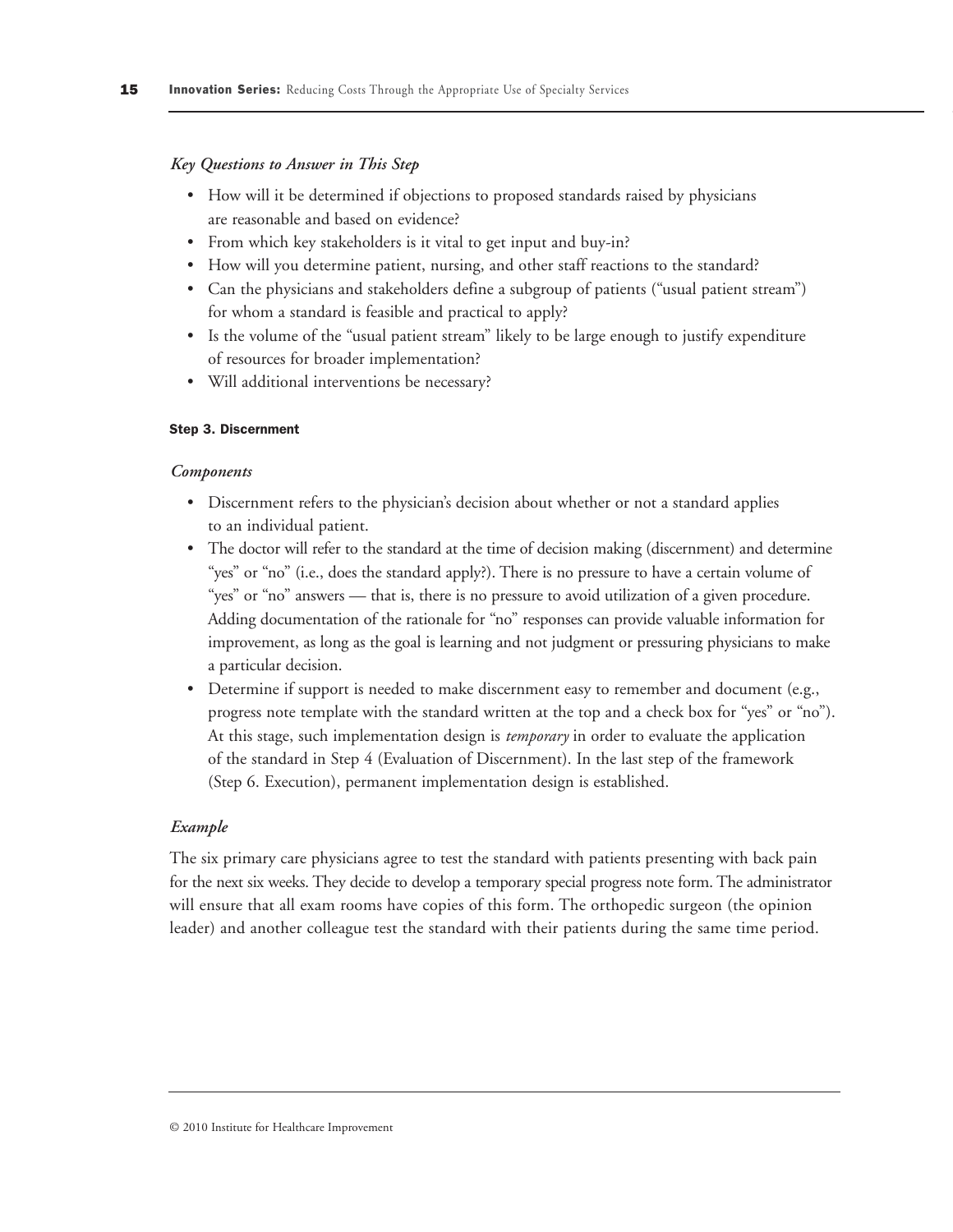# *Background and Additional Guidance*

Many practicing physicians are likely to be familiar with external requirements to document when a patient is not getting a core recommended intervention or is receiving an intervention despite a standard that advises against it. Documentation of the rationale when a physician decides the standard does not apply is not required as part of the framework, and documentation may be viewed negatively and might interfere with the testing standard. However, payment and measurement for external purposes may require documentation and it can be useful in the event of litigation claiming that a physician did not follow the standard of care. Organizations should use their own judgment to determine whether or not it is desirable to document the rationale for "no" responses, based on local culture and requirements.

# *Key Questions to Answer in This Step*

- Has any defensiveness or resistance to using the standard surfaced among the physicians?
- Do other members of the clinical team need to be involved to make this standard work?
- Should the response of patients to application of the standard be tested?
- What will be the expected volume of patients for whom the standard might be applied and over what time period? Will this be practical for measurement during testing?
- How will the physicians remember or be prompted to determine if the standard applies when needed?

### Step 4. Evaluation of Discernment

# *Components*

- Determine the rate at which physicians refer to the standard at the time of decision making.
- Predict what utilization reduction goals can be achieved. Consider revising the standard or shifting to a different opportunity area if the goals do not appear to be of "sufficient size" to warrant investment of resources for formal implementation or execution of the standard.
- Where there is large variation in physician behavior around the standard (e.g., high rates of "no" for some doctors), carry out further explorations to determine causes and opportunities for improvement.

# *Example*

An analyst reviews 30 records for the primary care physicians for the previous six weeks. There is clear discernment (i.e., the "yes" or "no" decision as to whether or not the standard applies to a given patient) recorded in 28 out of 30 patients presenting with back pain. Of the 28 patients, all but four patients met the criteria defined in the standard and did not receive imaging studies. This was substantially higher than the previous performance of this clinic and higher than the organizational average. The team decides to expand testing to another clinic. The physicians agree to review and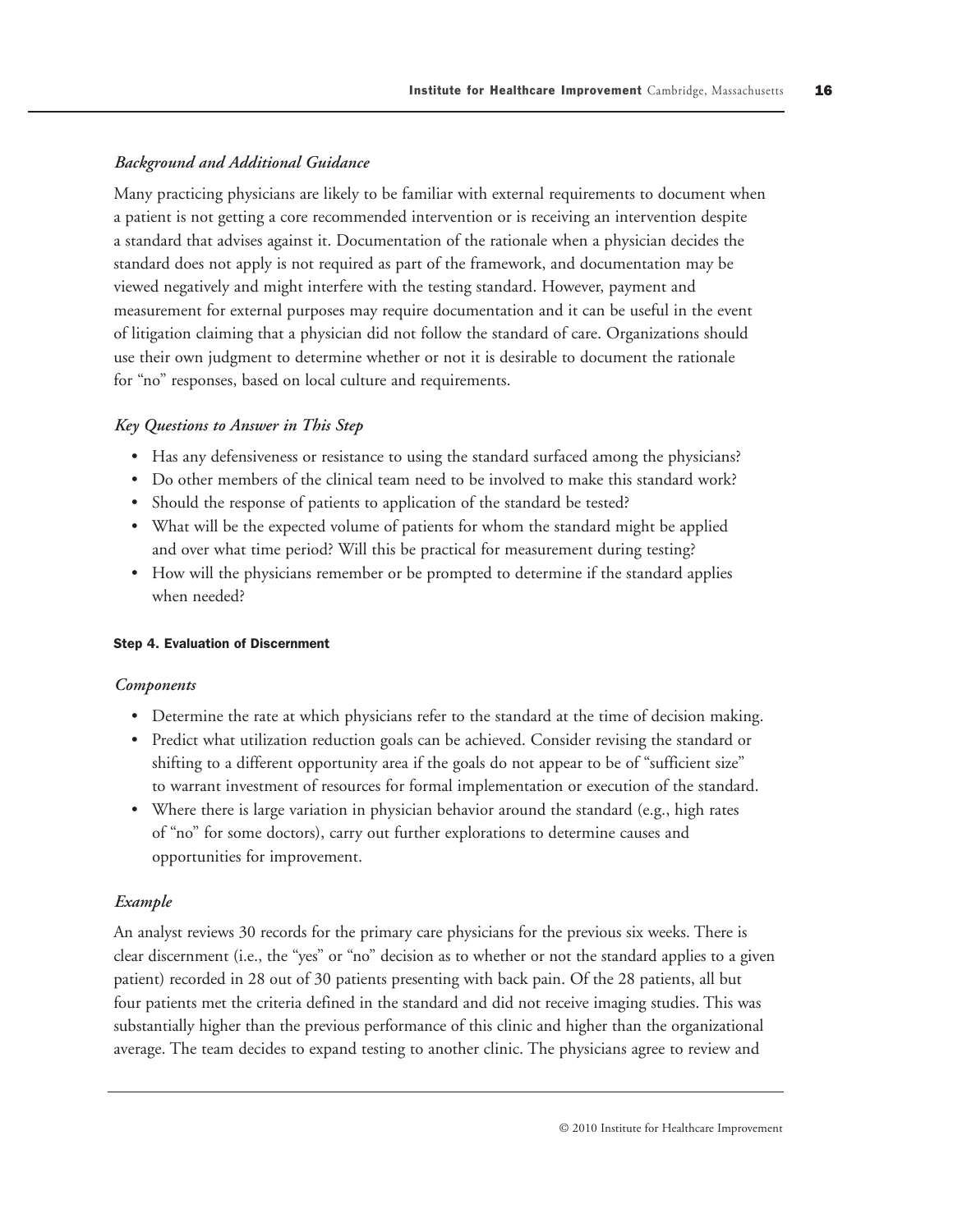discuss the four patients who received imaging (i.e., those for whom the standard was determined not to apply). The orthopedic surgeon and his colleague have a total of 20 patients with back pain for whom they applied the standard. They were surprised to find that the standard applied in 75 percent of these patients since they thought, prior to the test, that their practices included a much greater proportion of complicated cases than primary care.

# *Background and Additional Guidance*

Complete the evaluation of discernment using a sample, such as the next 30 to 50 patients, and project what might be achieved in utilization reduction for the larger population of patients. If the projection seems small relative to potential investment of resources for implementation or expectations, the optimal solution at this point may not be to pursue physician outliers or high utilizers. It might be more appropriate to consider changing the standard, if that is clinically appropriate, or selecting a different opportunity area.

For example, the criterion for imaging in back pain might be a one-month "watchful waiting" period. If only 5 percent or less of patients received "watchful waiting" (i.e., do not receive imaging) based on the standard, additional criteria might need to be considered, such as "all patients receive self-management support or referral to physical therapy."

Approaching physician outliers or high utilizers as a means of addressing overuse might increase the risk of negatively impacting the local culture, and may put a burden on limited administrative and leadership resources. This does not mean, however, that organizations should never focus on physician outliers or high utilizers. A thoughtful, respectful approach that is informed by current levels of overutilization, compared to other physician groups, and the current practice culture is recommended.

The following are factors to consider when determining "sufficient volume" in terms of utilization reduction:

- In initial efforts to reduce overuse of specialty services, the primary goal is to engage physicians in changing practice; reducing large utilization "volume" and reducing costs are less overriding concerns.
- Consider the overall business case for changing practice, including such factors as the potential cost savings, health outcomes benefits for patients, and costs of implementation of a standard. An organization can benefit as much or more from implementing several small- to moderateimpact changes that reduce overuse than from implementing one large-impact change.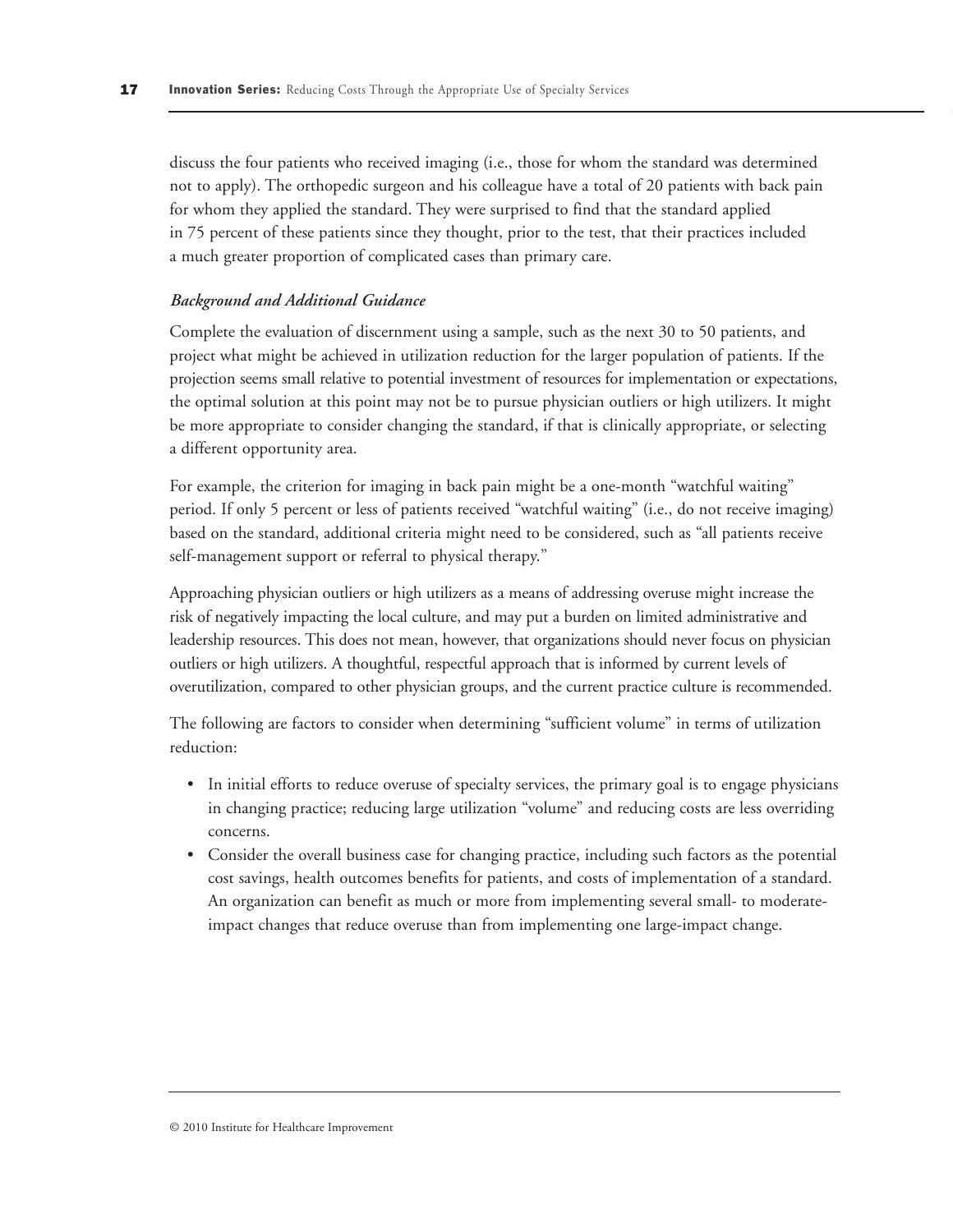# *Key Questions to Answer in This Step*

- How will you sample the patients?
- What is the level of satisfaction and buy-in of doctors, patients, nurses, and other staff?
- How do you extrapolate the results to overall progress toward a final goal?
- How will you scale up this work to reach more physicians?
- When and how will you engage individual physicians who are outliers in utilization in a way that minimizes negative impact on the practice culture — and actually leads to positive "teachable moments"?
- How will you determine what constitutes a "sufficient volume" in terms of reduction of utilization as a result of application of the standard?

# Step 5. Additional Interventions

# *Components*

Determine if additional interventions are necessary in order to support implementation of the standard such as:

- Discussions with individual physicians as identified by variation data
- Patient educational tools
- Decision aids for patients<sup>27,28</sup>
- Additional decision support for physicians (e.g., diagnostic tools, appropriate interventions if the patient does not receive a given procedure, etc.)
- Primary care and specialty care service agreements to define referral criteria, availability for consultation, etc.

# *Example*

As more primary care practices test the standard, it becomes clear that a more formal pathway for diagnosing and treating back pain is needed. The organization creates this pathway with input from primary care, orthopedics, and radiology. Criteria are developed for referral from primary care to orthopedics. Orthopedics establishes a system for on-demand consultation.

# *Key Questions to Answer in This Step*

- How will you determine if additional interventions are needed?
- How will you design the process of care to integrate the interventions efficiently and reliably?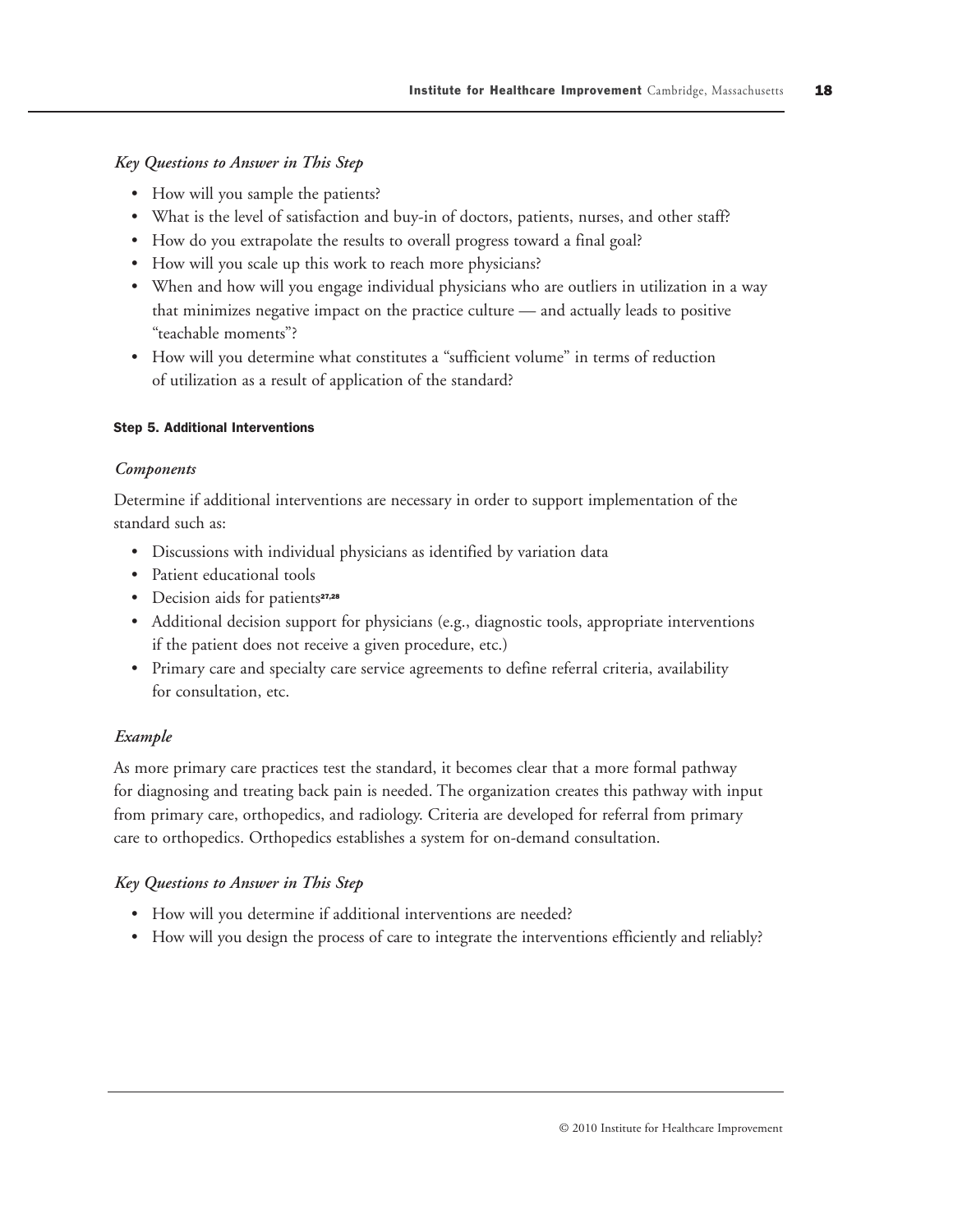### Step 6. Execution (Implement Standards)

### *Components*

- Design and improve processes for efficiency, reliability, and sustainability, including ongoing measurement and feedback.
- Spread the new standard or consensus criteria and implementation design to additional practices or clinics.

### *Example*

An "alert" box is included at the top of the form used to order imaging that reminds physicians about the criteria for imaging tests for back pain. An automatic reminder is planned once the electronic medical record is implemented. Imaging utilization data for back pain are reported for all clinics on a monthly basis, unblinded by clinic. At the clinic level, the data for individual physicians is unblinded. Performance agreements for administrators and clinic physician leads include a negotiated target for imaging for back pain patients.

### *Background and Additional Guidance*

Up to this point, the main objective has been to test the willingness and ability of physicians to apply the standard, the potential impact on utilization, and additional interventions that may be needed in order to support application of the standard. In this final step of the framework, it is important to determine the implementation design necessary to ensure sustainability of application of the standard and accompanying reductions in utilization.

For sustainability, a multifaceted approach is often needed, including local physician engagement in developing or adapting standards or criteria, decision support embedded into the workflow, and other information technology support.<sup>8,17</sup> Leveraging health information technology<sup>17</sup> to support decision making at appropriate points in the care process has been identified as crucial, although the number of reminders and alerts physicians have to contend with is an implementation challenge that needs to be addressed.

At the same time, some organizations we interviewed contended that specialty practice is different from primary care and inpatient care, where there has been the most experience with these multifaceted approaches. One position is that once specialists buy in to a standard, further reminders may not be needed to sustain lower utilization levels for some procedures.

Therefore, testing must take into account these uncertainties about what is required for sustainability in specialty practice environments. In general, in health care the experience has been that awareness through education and training alone do not usually achieve a high degree of process reliability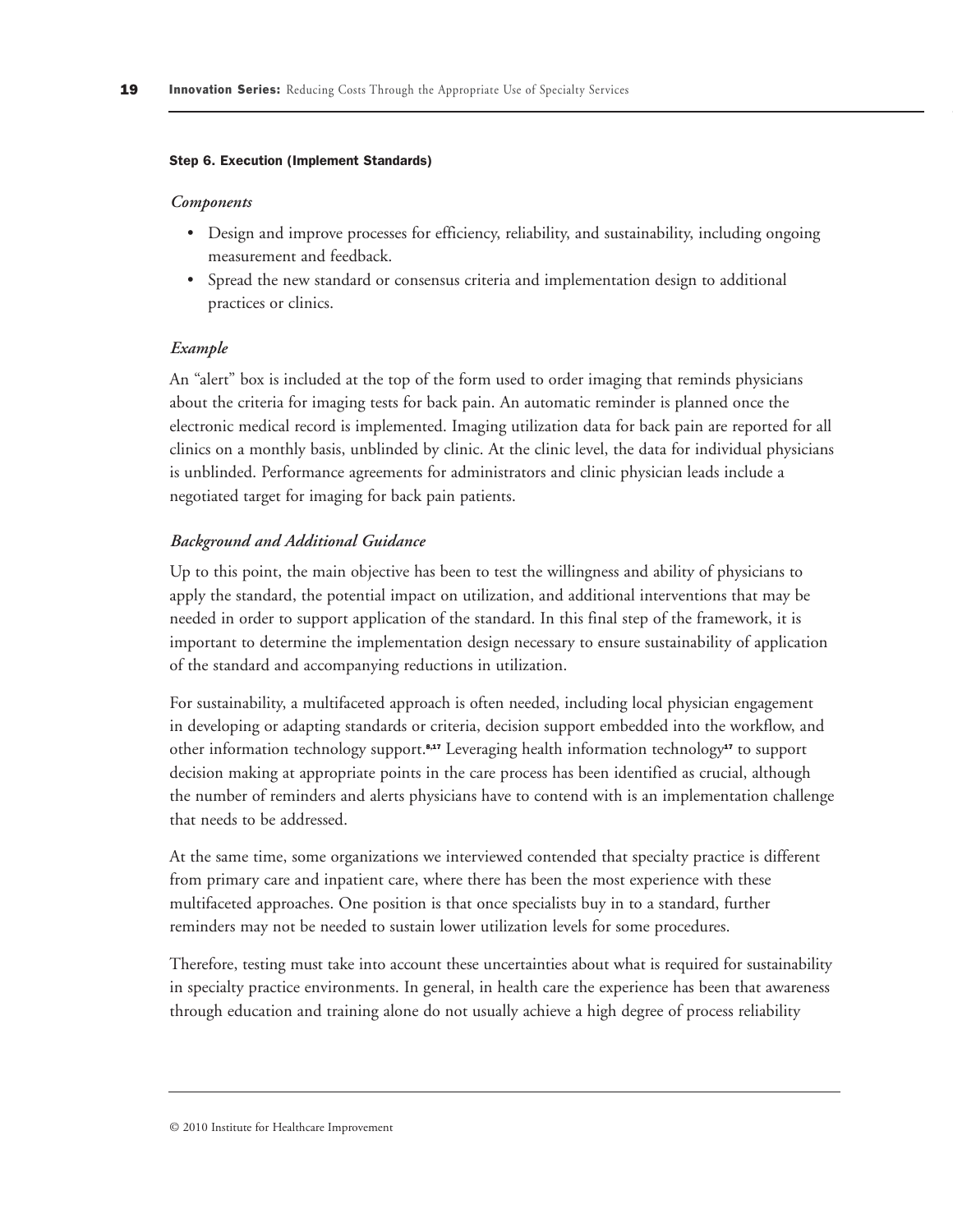because of inherent flaws in process design and human factors such as stress, complexity, fatigue, and limitations of memory. Reliability principles create a hierarchy for implementation methods such as training, performance feedback, standing orders, reminders and alerts, and other design approaches that then lead to increasing levels of process reliability. These principles have been adapted by IHI in inpatient settings<sup>38</sup> and appear promising in outpatient primary care settings.<sup>41</sup>

### *Key Questions to Answer in This Step*

- What change ideas will you implement to improve sustainability of the standard?
- How will you scale up implementation of the standard to reach more physicians, clinics, etc.?
- How will you capture problems that develop during spread of the standard, to determine if redesign is needed?
- What additional structures, tools, and processes are needed for implementation and spread?
- What will the information technology needs be to support spread and sustainability?

### Limitations of the Framework

- The framework does not currently provide a method for the design and implementation of patient decision aids, or other innovative approaches to involve patients in decision making. One application of the framework might include establishing a standard for using a decision aid at a specific time point in the pathway of care for a particular condition.
- Measurement is not fully defined in this white paper. Determination of reductions in cost or utilization, for instance, could be supplemented by measures to determine if there are unintended consequences of implementation of a standard. For example, Palo Alto Medical Foundation allergists were concerned that reducing the use of skin testing could lead to inadequate interventions and patient inconvenience due to increased need for follow-up visits. Subsequent studies found that reducing skin testing did not increase the number of follow-up visits.
- The benefits and costs are not yet clear for creating a series of standards and protocols that cover an entire pathway of care, including work-up, diagnosis, treatment, additional medical interventions, and follow-up. $\boldsymbol{a}$ . The business case for such an approach may vary according to condition.
- We anticipate other limitations will be discovered through testing.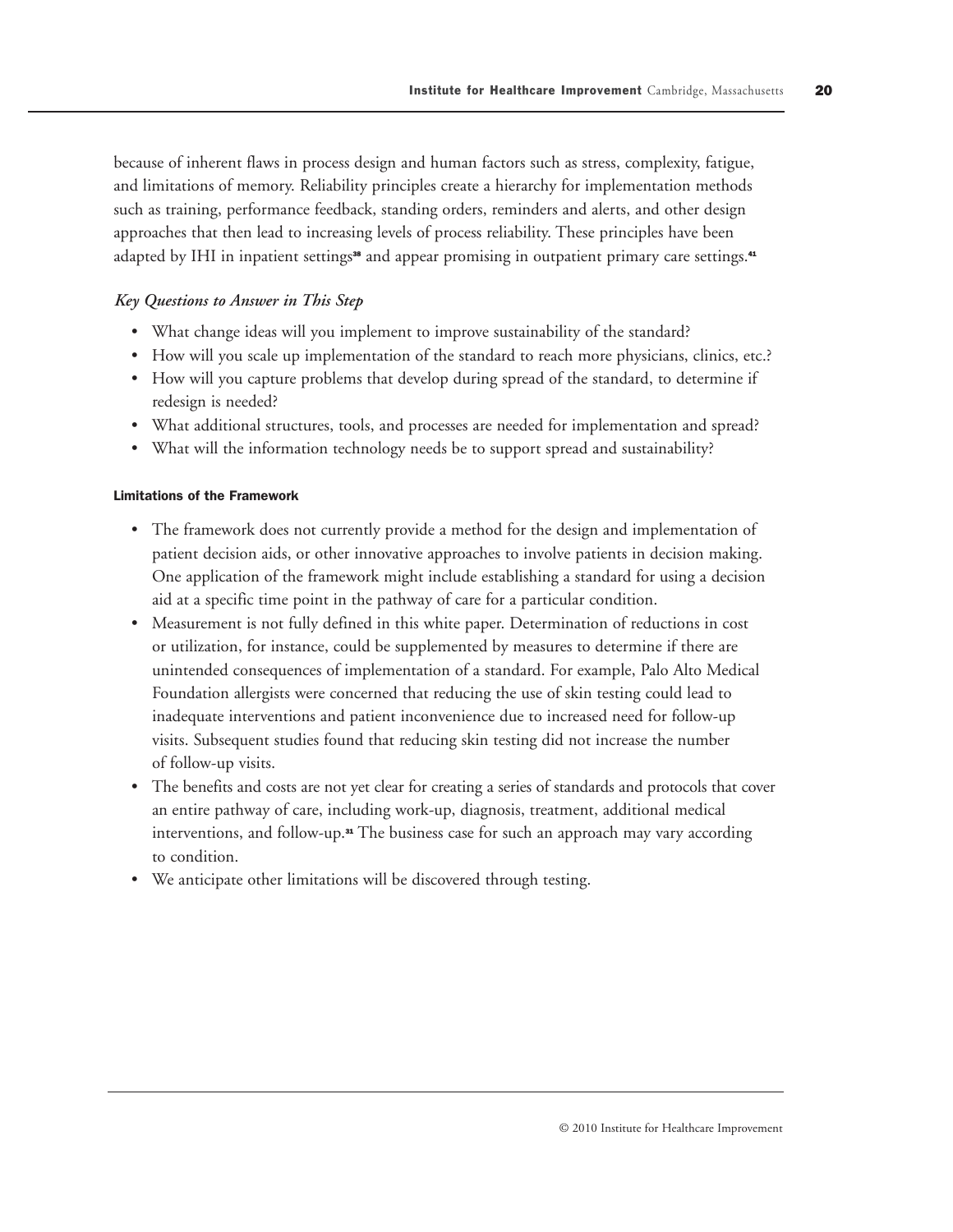## Summary

The IHI Framework for Appropriate Use of Specialty Services primarily focuses on changing professional practice culture by engaging physicians in developing and implementing practice standards that will work best in local circumstances to reduce high or escalating costs, reduce exposure to risk of harms, sustain or improve health outcomes, and improve the patient experience. The framework derives partly from known principles and methods of guideline or protocol development. It is not meant as a comprehensive pathway that explicitly defines a design and sequence to address such issues as payment incentives and engaging patients in decision making, among other important considerations, but the framework does take these issues into consideration. Even with a more specific focus on standards for physicians, IHI's review of case examples suggests strongly that this approach can achieve substantial gains for some clinical topic areas and procedures. And, it will lay the groundwork for a shift in practice culture that can support more comprehensive change in the future.

Continued testing of the framework by organizations that are willing to share what they learn is needed. In addition, patient expectations, patient engagement in decision making, payment incentives, medical-legal issues, and other dimensions of overuse still need to be considered for broader, more comprehensive change. Given the plethora of specialties and procedures, the object of IHI's work in this area is to identify approaches that can be applied across many specialties, procedures, and types of organizations.

### Conclusion

It is difficult for individual physicians or physician groups to recognize variations in their practices that indicate possible overuse of specialty services unless they engage support from the broader health care system. Even when physicians identify where changes are needed, systems must be redesigned to support change and make it sustainable. Addressing overuse is the work of everyone involved in health care. Neither the health care system nor patients can afford to wait to start testing methods for changing practice. As David Eddy stated in 1984:

"There is no doubt that uncertainty about the consequences of different medical activities can harm both the quality and cost of medical practice. It is also true, however, that most of the simplifications and heuristics point in one direction, toward overutilization. When this happens the price is paid in terms of inconvenience, pain, distress, days in the hospital, unnecessary risks, and money…The problems that exist today are not the fault of any individuals; the fault lies with the profession and society as a whole for not developing the traditions and methods to assess medical practices. Today the problem is bad; five years from now, if not improved, it will be a tragedy."<sup>24</sup>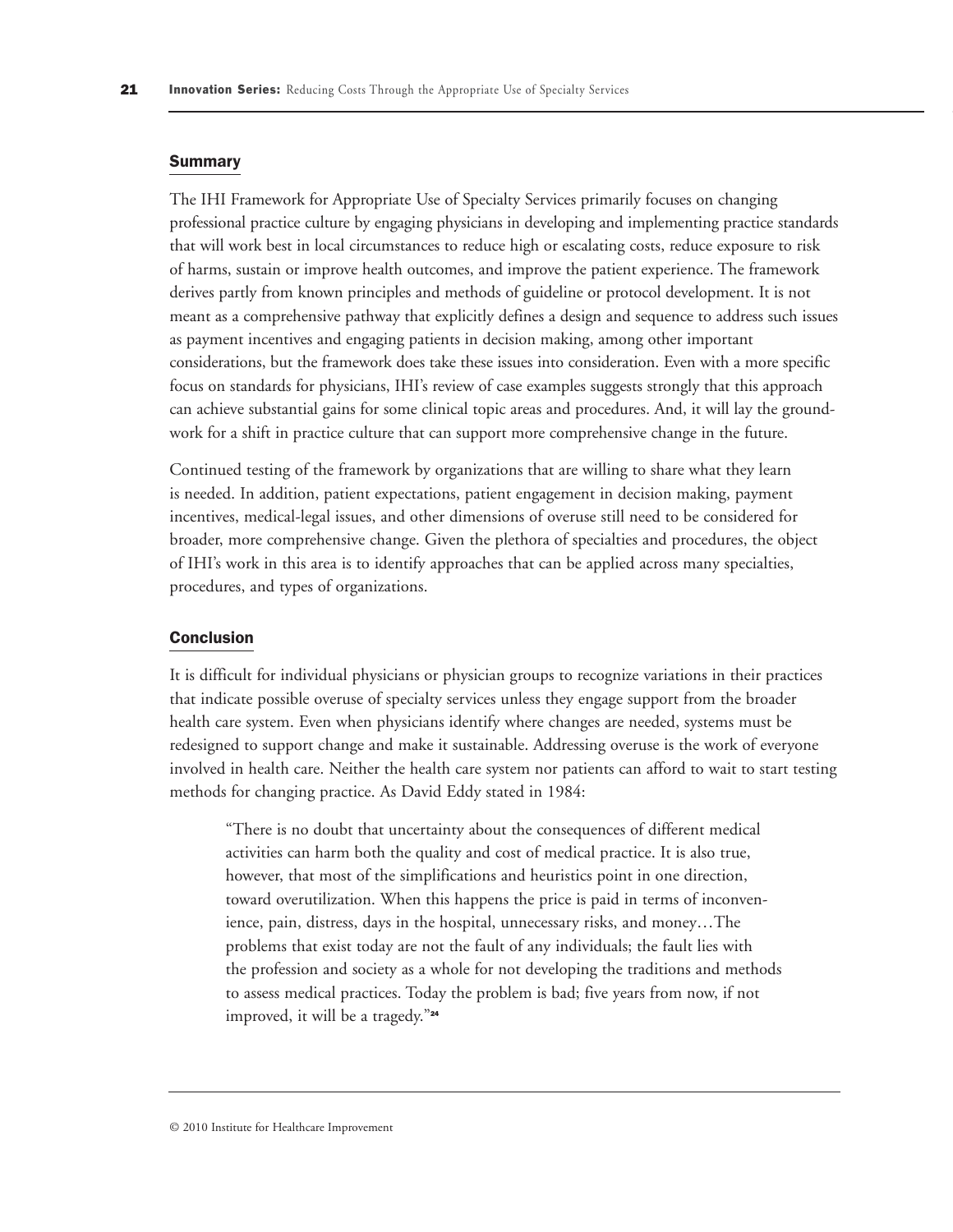# **References**

<sup>1</sup> *How Many More Studies Will It Take: A Compendium of Evidence That Our Healthcare System Can Do Better.* Cambridge, MA: New England Health Institute; February 2008. Available at: http://www.nehi.net/publications/30/how\_many\_more\_studies\_will\_it\_take.

<sup>2</sup> National Priorities Partnership. *National Priorities and Goals: Aligning Our Efforts to Transform America's Healthcare.* Washington, DC: National Quality Forum; 2008. Available at: [http://www.nationalprioritiespartnership.org/uploadedFiles/NPP/08-253-](http://www.nationalprioritiespartnership.org/uploadedFiles/NPP/08-253-NQF%20ReportLo%5B6%5D.pdf) NQF%20ReportLo%5B6%5D.pdf.

<sup>3</sup> Martin LA, Neumann CW, Mountford J, Bisognano M, Nolan TW. *Increasing Efficiency and Enhancing Value in Health Care: Ways to Achieve Savings in Operating Costs per Year.* IHI Innovation Series white paper. Cambridge, MA: Institute for Healthcare Improvement; 2009. Available at: [http://www.ihi.org/IHI/Results/WhitePapers/IncreasingEfficiencyEnhancingValueinHealthCareWhitePa](http://www.ihi.org/IHI/Results/WhitePapers/IncreasingEfficiencyEnhancingValueinHealthCareWhitePaper.htm) per.htm.

<sup>4</sup> Gawande A, Berwick D, Fisher E, McClellan M. 10 steps to better health care. *New York Times.* August 13, 2009.

<sup>5</sup> Mulley AG. Inconvenient truths about supplier induced demand and unwarranted variation in medical practice. *British Medical Journal.* 2009;339:b4073.

<sup>6</sup> James BC. The challenge of variation in medical practice. *Archives of Pathology and Laboratory Medicine.* 2000 Jul;124(7):1001-1003.

<sup>7</sup> Handley MR, Stuart ME. An evidence-based approach to evaluating and improving clinical practice: Guideline development. *HMO Practice.* 1994 Mar;8(1):10-19.

<sup>8</sup> Handley MR, Stuart ME, Kirz HL. An evidence-based approach to evaluating and improving clinical practice: Implementing practice guidelines. *HMO Practice.* 1994 Jun;8(2):75-83.

<sup>9</sup> Shiffman RN, Shekelle P, Overhage JM, Slutsky J, Grimshaw J, Deshpande AM. Standardized reporting of clinical practice guidelines: A proposal from the Conference on Guideline Standardization. *Annals of Internal Medicine.* 2003;139(6):493-498.

<sup>10</sup> Wennberg JE. *Variation in Use of Medicare Services Among Regions and Selected Academic Medical Centers: Is More Better?* New York: The Commonwealth Fund; December 2005. Available at: http://www.commonwealthfund.org/usr\_doc/874\_wennberg\_variation\_medicaresvcs.pdf.

<sup>11</sup> Gawande A. The cost conundrum: What a Texas town can teach us about healthcare. *The New Yorker.* June 1, 2009.

<sup>12</sup> Berwick DM. Opening Remarks. *How Do They Do That?: Low-Cost, High-Quality Health Care in America.* Cambridge, MA: Institute for Healthcare Improvement; July 2009. Available at: http://www.ihi.org/IHI/Programs/StrategicInitiatives/HowDoTheyDoThat.htm?TabId=4.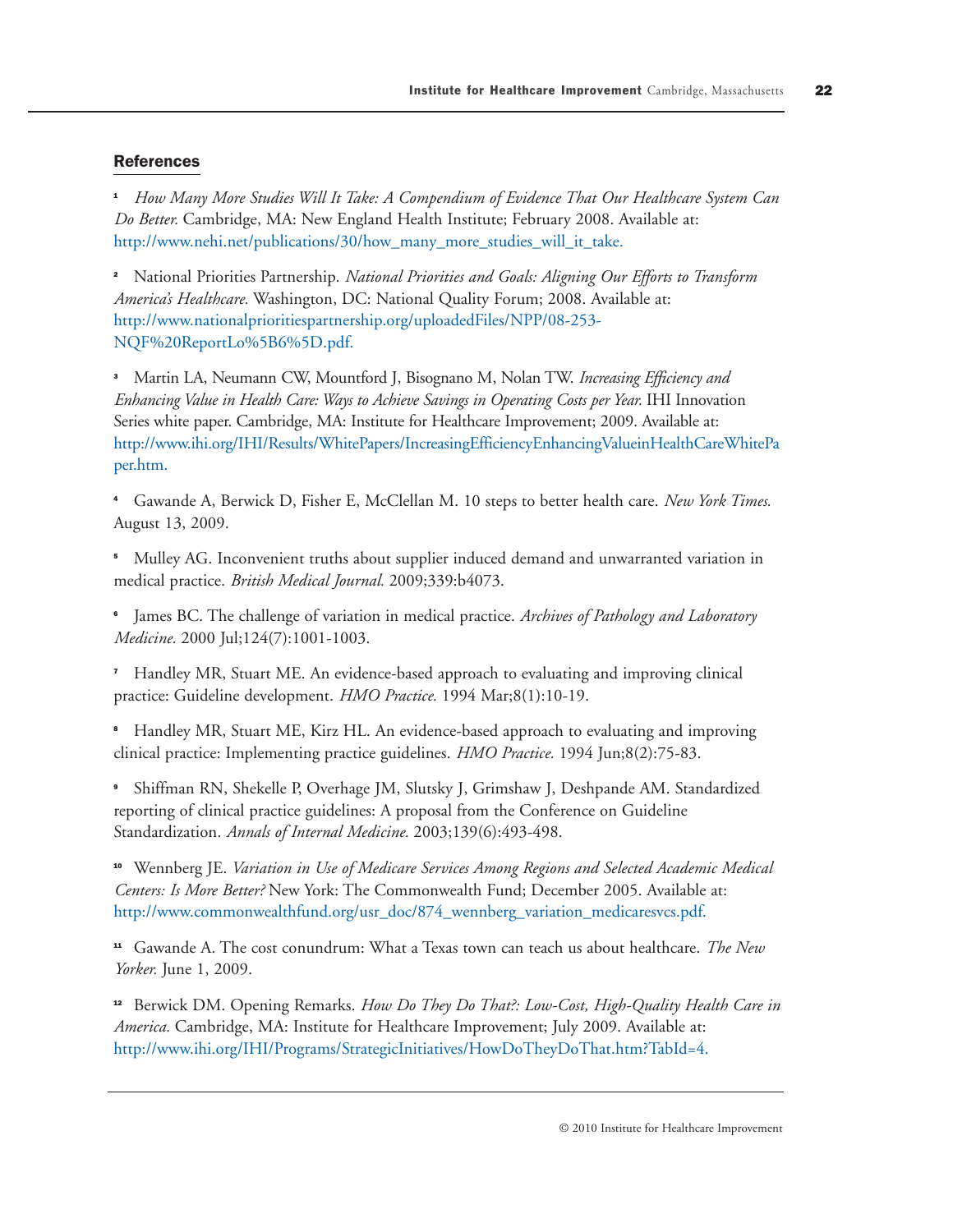The Darmouth Atlas of Health Care. Available at: http://www.dartmouthatlas.org.

<sup>14</sup> Fisher ES, Wennberg DR, Stukel TA, Gottlieb DJ, Lucas FL, Pinder EL. The implications of regional variations in Medicare spending, Part 1: The content, quality, and accessibility of care. *Annals of Internal Medicine.* 2003;138(4):273-287.

<sup>15</sup> Fisher ES, Wennberg DR, Stukel TA, Gottlieb DJ, Lucas FL, Pinder EL. The implications of regional variations in Medicare spending, Part 2: Health outcomes and satisfaction with care. *Annals of Internal Medicine.* 2003;138(4):288-298.

<sup>16</sup> Fisher ES, Goodman DC, Changra A. *Geography Is Destiny: Differences in Health Care Among Medicare Beneficiaries in the United States and California.* Oakland, CA: California HealthCare Foundation; November 2008. Available at: http://www.chcf.org/documents/hospitals/GeographyIsDestiny08.pdf.

<sup>17</sup> Kenefick H, Lee J, Fleishman V. *Improving Physician Adherence to Clinical Practice Guidelines: Barriers and Strategies for Change.* Cambridge, MA: New England Health Institute; February 2008. Available at: http://www.nehi.net/publications/26/improving\_physician\_adherence\_to\_clinical\_practice\_guidelines.

<sup>18</sup> Keller RB, Wennberg DE, Soule DN. Changing physician behavior: The Maine Medial Assessment Foundation. *Quality Management in Health Care.* 1997 Summer;5(4):1-11.

<sup>19</sup> Gotler RS, Kikano GE, Stange KC. Involving patients in medical decisions: What happens in real-world practice? *Family Practice Management.* 2001;8(8):50-51.

<sup>20</sup> Braddock CH 3rd, Edwards KA, Hasenberg NM, Laidley TL, Levinson W. Informed decision making in outpatient practice: Time to get back to basics. *Journal of the American Medical Association.* 1999;282(24):2313-2320.

<sup>21</sup> O'Connor AM, Stacey D, Entwistle V, et al. Decision aids for people facing health treatment or screening decisions. *Cochrane Database of Systematic Reviews.* 2003;(2):CD001431.

<sup>22</sup> O'Connor AM, Wennberg JE, Legare F, et al. Toward the "tipping point": Decision aids and informed patient choice. *Health Affairs (Millwood).* 2007 May-Jun;26(3):716-725.

<sup>23</sup> Sepucha KR, Fowler FJ, Mulley AG Jr. Policy support for patient-centered care: The need for measurable improvement in decision quality. *Health Affairs (Millwood).* 2004 Oct 7;Suppl Web Exclusives:VAR54-62. Available at:

http://content.healthaffairs.org/cgi/content/abstract/hlthaff.var.54v1.

<sup>24</sup> Eddy DM. Variations in physician practice: The role of uncertainty. *Health Affairs (Millwood).* 1984 Summer;3(2):74-89.

<sup>25</sup> Berwick DM. Closing Slides. *How Do They Do That?: Low-Cost, High-Quality Health Care in America.* Cambridge, MA: Institute for Healthcare Improvement; July 2009. Available at: http://www.ihi.org/IHI/Programs/StrategicInitiatives/HowDoTheyDoThat.htm?TabId=4.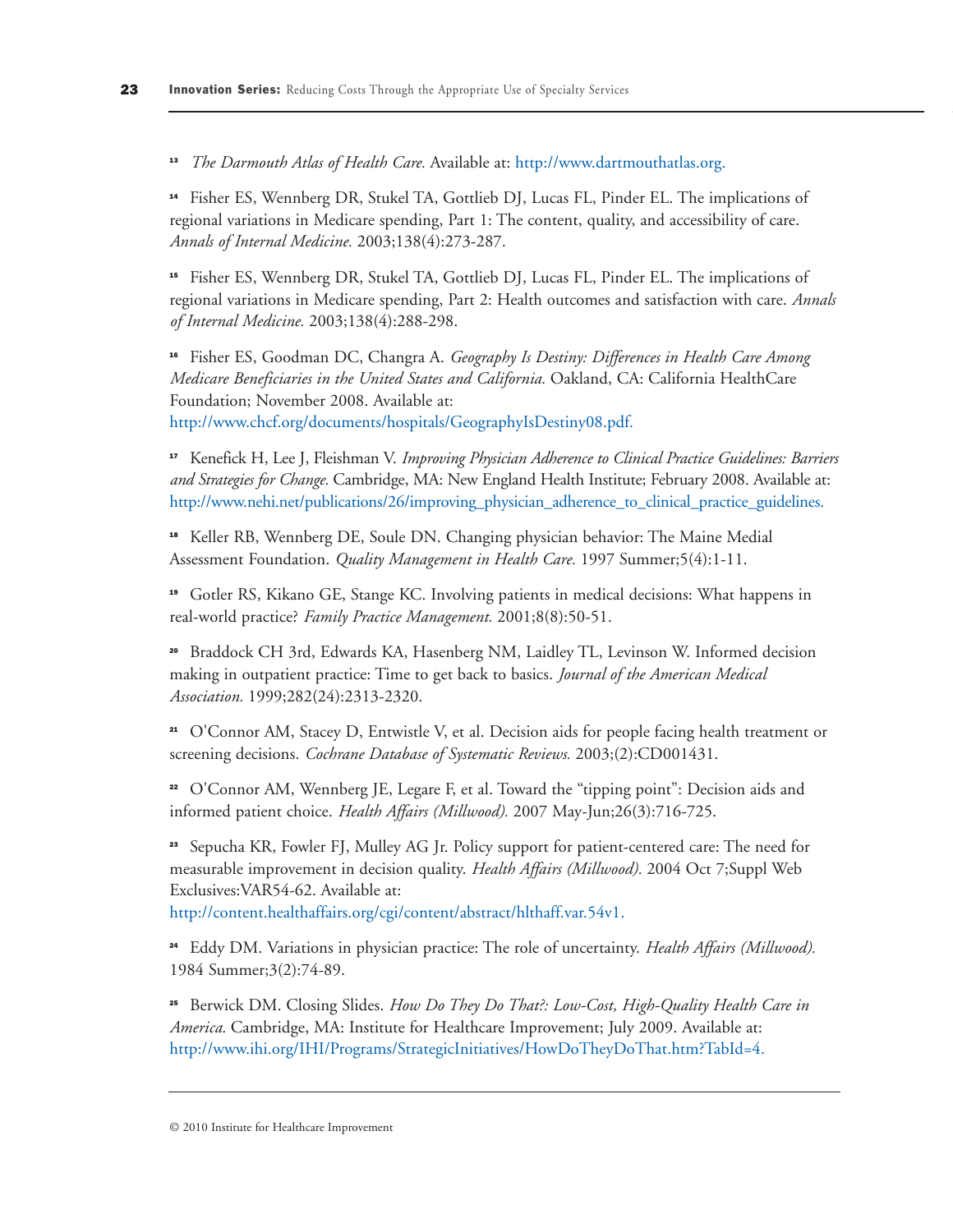<sup>26</sup> Brownlee S. *Overtreated: Why Too Much Medicine Is Making Us Sicker and Poorer.* New York: Bloomsbury USA; 2007.

<sup>27</sup> Foundation for Informed Medical Decision Making. Available at: http://www.informedmedicaldecisions.org/.

<sup>28</sup> Ottawa Health Research Institute. Patient Decision Aids. Available at: http://decisionaid.ohri.ca/.

<sup>29</sup> Langley GJ, Moen RD, Nolan KM, Nolan TW, Norman CL, Provost LP. *The Improvement Guide: A Practical Approach to Enhancing Organizational Performance (2nd edition).* San Francisco: Jossey-Bass; 2009.

<sup>30</sup> Smith-Bindman R, Miglioretti DL, Larson EB. Rising use of diagnostic medical imaging in a large integrated health system. *Health Affairs (Millwood).* 2008;27(6):1491-1502.

<sup>31</sup> McKinley KE, Berry SA, Laam LA, et al. Clinical microsystems, Part 4: Building innovative population-specific mesosystems. *Joint Commission Journal on Quality and Patient Safety.* 2008;34(11):655-663.

<sup>32</sup> Rattray MC. *Measuring Healthcare Resources Using Episodes of Care*. CareVariance LLC; 2008. Available at: http://carevariance.com/images/Measuring\_Healthcare\_Resources.pdf.

<sup>33</sup> NHS Institute for Innovation and Improvement. Process Mapping – Alternative Conventional [Methods. Available at: http://www.institute.nhs.uk/creativity\\_tools/creativity\\_tools/process\\_map](http://www.institute.nhs.uk/creativity_tools/creativity_tools/process_mapping_-_alternative_conventional_methods.html) ping\_-\_alternative\_conventional\_methods.html.

<sup>34</sup> Keller RB, Soule DN, Wennberg JE, Hanley DF. Dealing with geographic variations in use of hospitals. The experience of the Maine Medical Assessment Foundation Orthopaedic Study Group. *Journal of Bone and Joint Surgery, American Volume.* 1990;72(9):1286-1293.

<sup>35</sup> Tricoci P, Allen JM, Kramer JM, Califf RM, Smith SC Jr. Scientific evidence underlying the ACC/AHA clinical practice guidelines. *Journal of the American Medical Association.* 2009 Feb 25;301(8):831-841.

<sup>36</sup> Shaneyfelt TM, Centor RM. Reassessment of clinical practice guidelines: Go gently into that good night. *Journal of the American Medical Association.* 2009 Feb 25;301(8):868-869.

<sup>37</sup> Braddick M, Stuart M, Hrachovec J. The use of balance sheets in developing clinical guidelines. *Journal of the American Board of Family Practice.* 1999 Jan-Feb;12(1):48-54.

<sup>38</sup> Nolan T, Resar R, Haraden C, Griffin F. *Improving the Reliability of Health Care.* IHI Innovation Series white paper. Boston: Institute for Healthcare Improvement; 2004. Available at: http://www.ihi.org/IHI/Results/WhitePapers/ImprovingtheReliabilityofHealthCare.htm.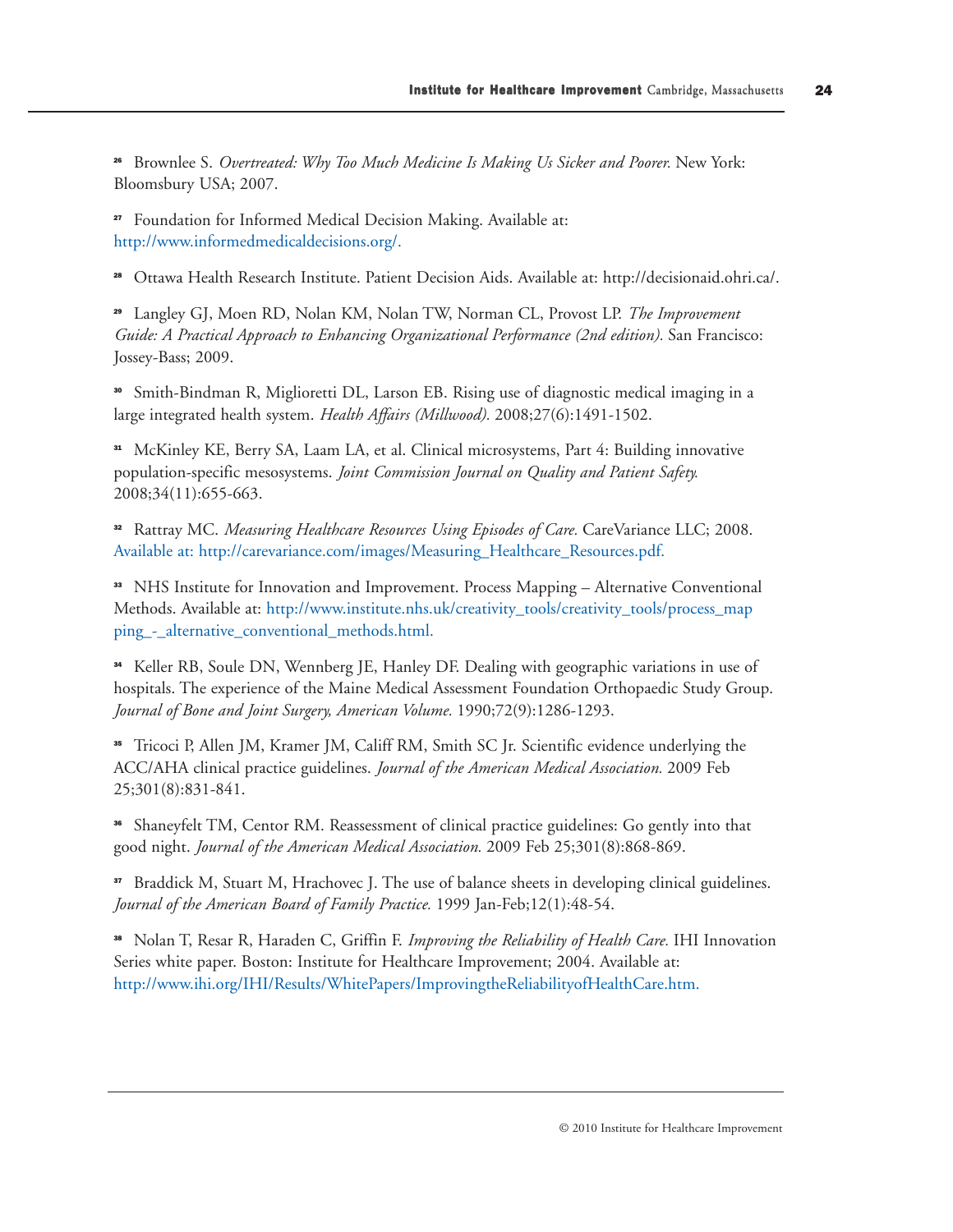<sup>39</sup> *The Guidelines Manual.* London: National Institute for Health and Clinical Excellence; April 2006. Available at:

http://www.nice.org.uk/aboutnice/howwework/developingniceclinicalguidelines/clinicalguidelinede [velopmentmethods/theguidelinesmanual2006/the\\_guidelines\\_manual\\_2006.jsp.](http://www.nice.org.uk/aboutnice/howwework/developingniceclinicalguidelines/clinicalguidelinedevelopmentmethods/theguidelinesmanual2006/the_guidelines_manual_2006.jsp)

<sup>40</sup> The AGREE Collaboration. Appraisal of Guidelines for Research and Evaluation (AGREE) Instrument. London: The AGREE Research Trust; 2001. Available at: http://www.agreecollaboration.org.

<sup>41</sup> Baker NJ, Crowe VL, Lewis A. Making patient-centered care reliable. *Journal of Ambulatory Care Management.* 2009;32(1):8-15.